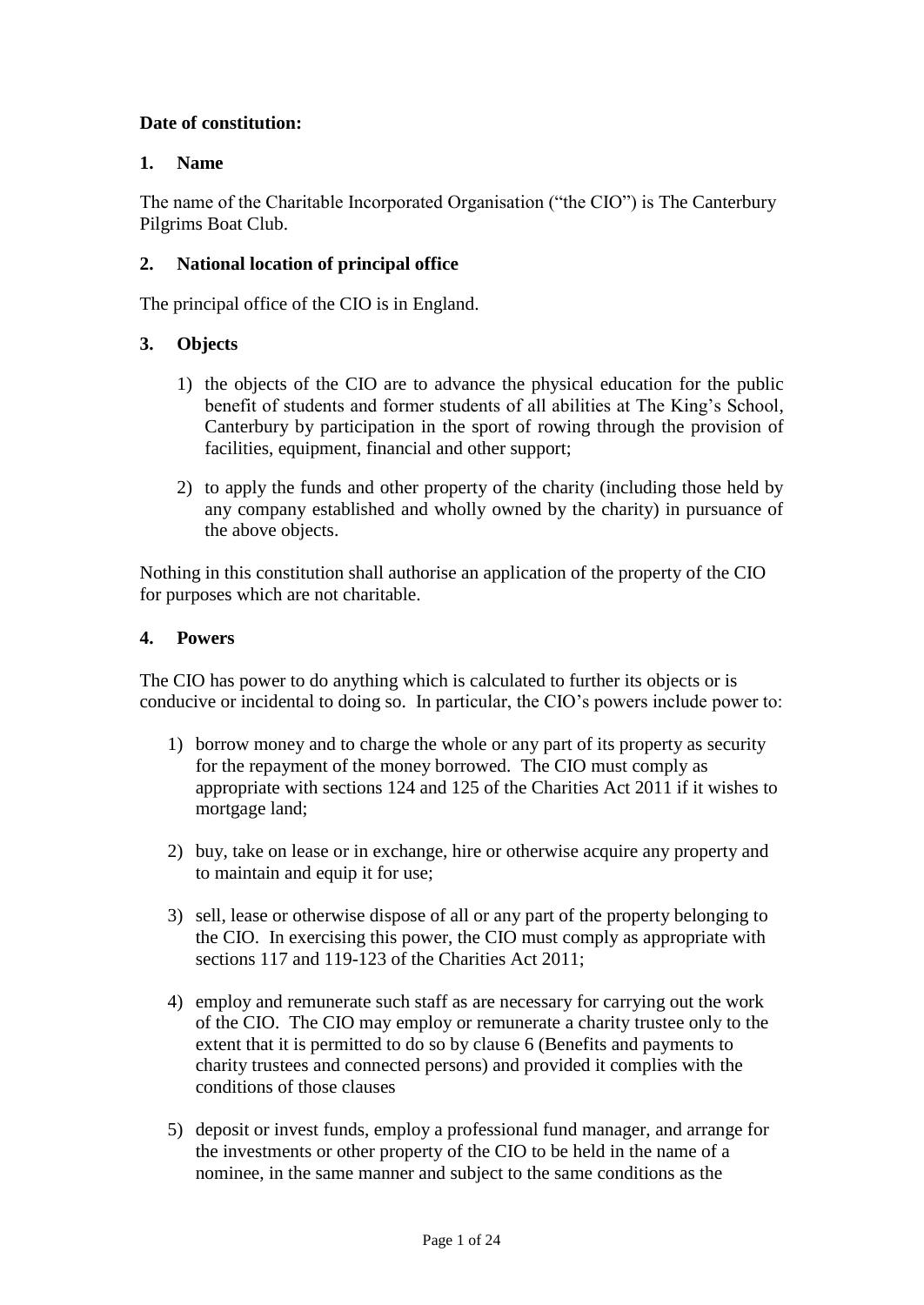trustees of a trust are permitted to do by the Trustee Act 2000.

## **5. Application of income and property**

- 1) the income and property of the CIO must be applied solely towards the promotion of the objects.
	- a) a charity trustee is entitled to be reimbursed from the property of the CIO or may pay out of such property reasonable expenses properly incurred by him or her when acting on behalf of the CIO.
	- b) a charity trustee may benefit from trustee indemnity insurance cover purchased at the CIO's expense in accordance with, and subject to the conditions in, section 189 of the Charities Act 2011.
- 2) none of the income or property of the CIO may be paid or transferred directly or indirectly by way of dividend, bonus or otherwise by way of profit to any member of the CIO. This does not prevent a member who is not also a charity trustee receiving:
	- a) a benefit from the CIO as a beneficiary of the CIO;
	- b) reasonable and proper remuneration for any goods or services supplied to the CIO.
- 3) nothing in this clause shall prevent a charity trustee or connected person receiving any benefit or payment which is authorised by Clause 6.

#### **6. Benefits and payments to charity trustees and connected persons**

#### **1) General provisions**

No charity trustee or connected person may:

- a) buy or receive any goods or services from the CIO on terms preferential to those applicable to members of the public;
- b) sell goods, services, or any interest in land to the CIO;
- c) be employed by, or receive any remuneration from, the CIO;
- d) receive any other financial benefit from the CIO;

unless the payment or benefit is permitted by sub-clause (2) of this clause, or authorised by the court or the prior written consent of the Charity Commission ("the Commission") has been obtained. In this clause, a "financial benefit" means a benefit, direct or indirect, which is either money or has a monetary value.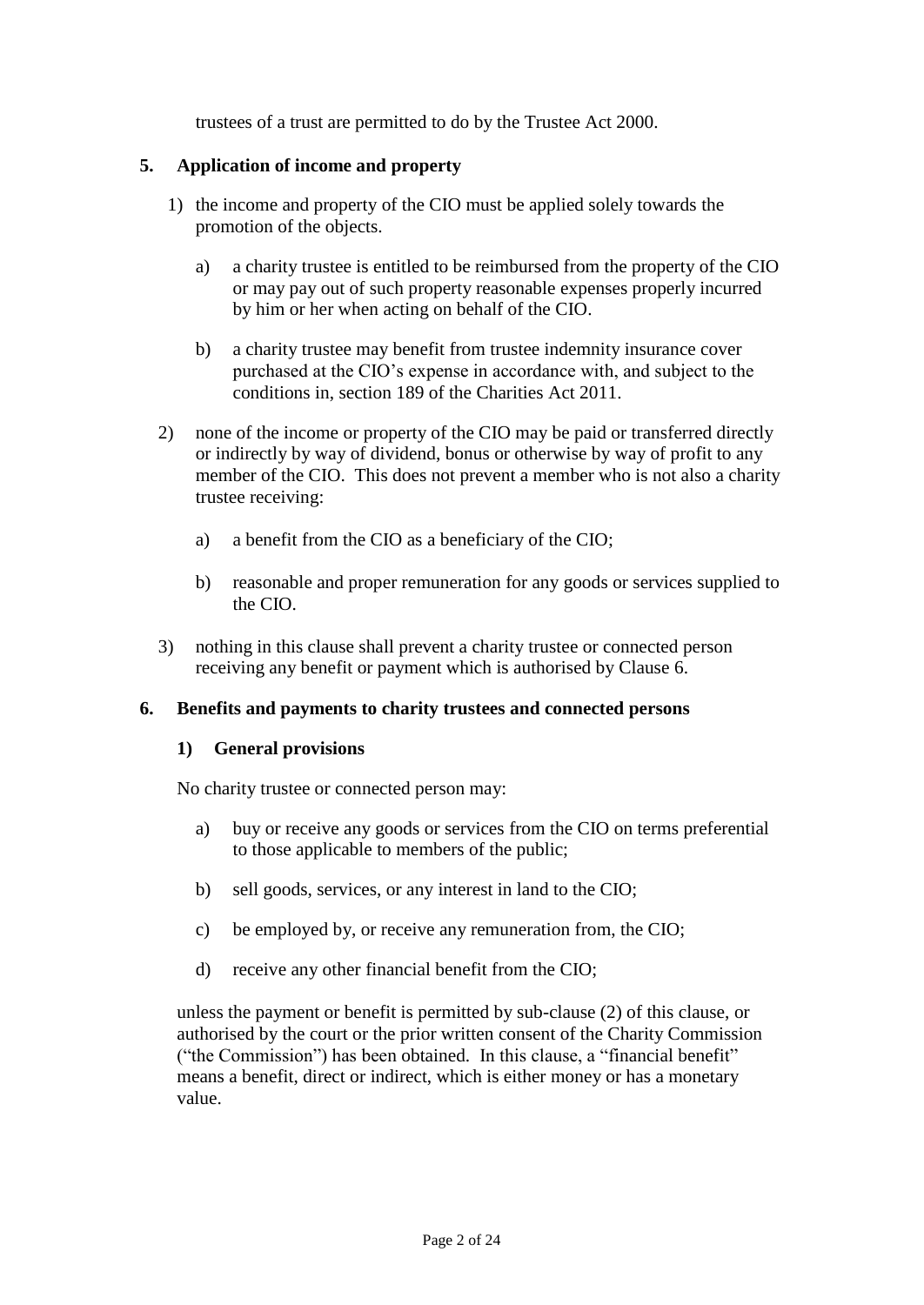## **2) Scope and powers permitting trustees' or connected persons' benefits**

- a) a charity trustee or connected person may receive a benefit from the CIO as a beneficiary provided that it is available generally to the beneficiaries of the CIO.
- b) a charity trustee or connected person may enter into a contract for the supply of services, or of goods that are supplied in connection with the provision of services, to the CIO where that is permitted in accordance with, and subject to the conditions in, section 185 to 188 of the Charities Act 2011.
- c) subject to sub-clause (3) of this clause a charity trustee or connected person may provide the CIO with goods that are not supplied in connection with services provided to the CIO by the charity trustee or connected person.
- d) a charity trustee or connected person may receive interest on money lent to the CIO at a reasonable and proper rate which must be not more than the Bank of England bank rate (also known as the base rate).
- e) a charity trustee or connected person may receive rent for premises let by the trustee or connected person to the CIO. The amount of the rent and the other terms of the lease must be reasonable and proper. The charity trustee concerned must withdraw from any meeting at which such a proposal or the rent or other terms of the lease are under discussion.
- f) a charity trustee or connected person may take part in the normal trading and fundraising activities of the CIO on the same terms as members of the public.

## **3) Payment for supply of goods only – controls**

The CIO and its charity trustees may only rely upon the authority provided by sub-clause (2) (c) of this clause if each of the following conditions is satisfied:

- a) the amount or maximum amount of the payment for the goods is set out in a written agreement between the CIO and the charity trustee or connected person supplying the goods ("the supplier").
- b) the amount or maximum amount of the payment for the goods does not exceed what is reasonable in the circumstances for the supply of the goods in question.
- c) the other charity trustees are satisfied that it is in the best interests of the CIO to contract with the supplier rather than with someone who is not a charity trustee or connected person. In reaching that decision the charity trustees must balance the advantage of contracting with a charity trustee or connected person against the disadvantages of doing so.
- d) the supplier is absent from the part of any meeting at which there is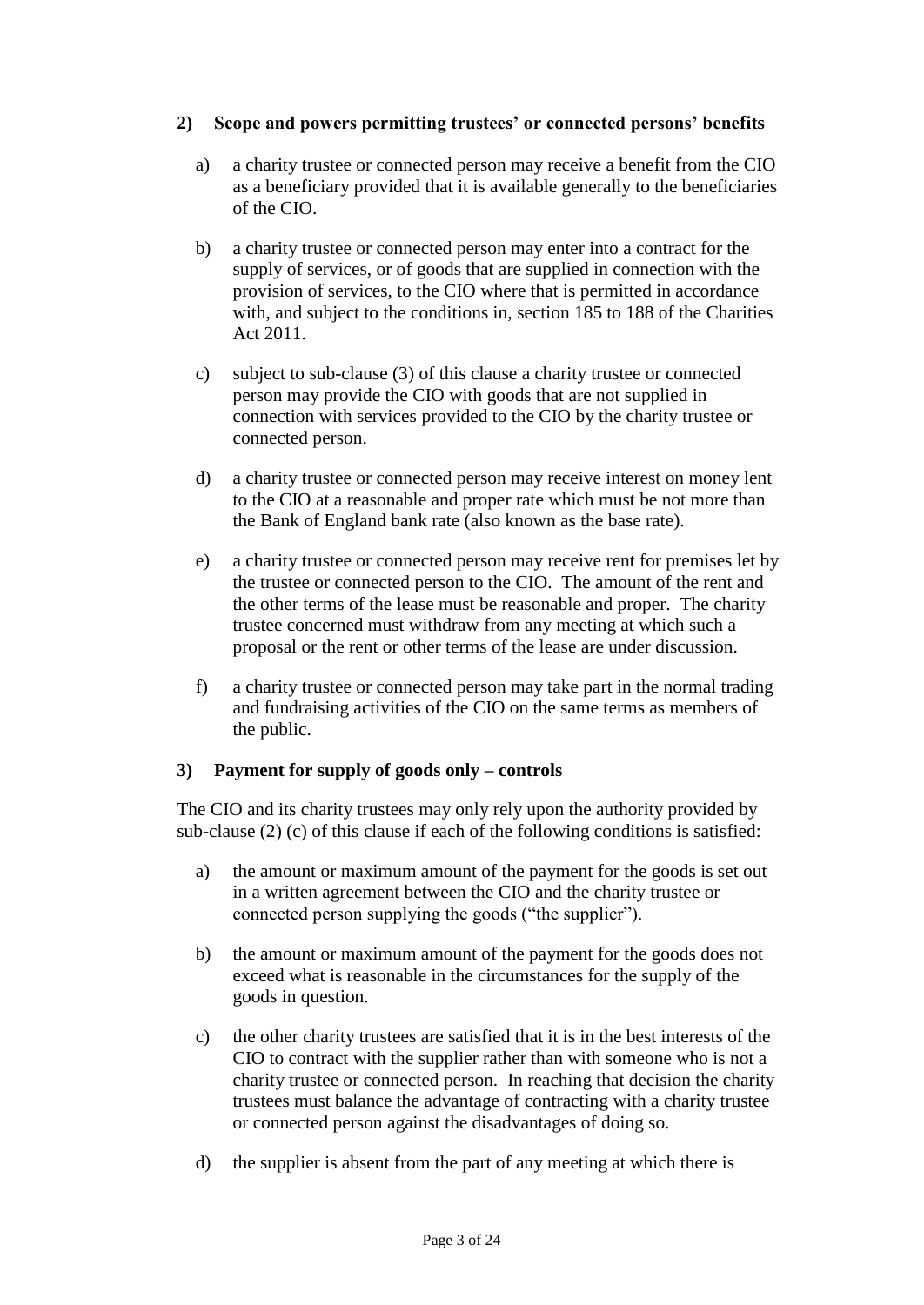discussion of the proposal to enter into a contract or arrangement with him or her or it with regard to the supply of goods to the CIO.

- e) the supplier does not vote on any such matter and is not to be counted when calculating whether a quorum of charity trustees is present at the meeting.
- f) the reason for their decision is recorded by the charity trustees in the minute book.
- g) a majority of the charity trustees then in office are not in receipt of remuneration or payments authorised by clause 6.

### **4) In sub-clauses (2) and (3) of this clause:**

- a) "the CIO" includes any company in which the CIO:
	- i) holds more than 50% of the shares; or
	- ii) controls more than 50% of the voting rights attached to the shares; or
	- iii) has the right to appoint one or more directors to the board of the company;
- b) "connected person" includes any person within the definition set out in clause 30 (Interpretation);

#### **7. Conflicts of interest and conflicts of loyalty**

A charity trustee must:

- 1) declare the nature and extent of any interest, direct or indirect, which he or she has in a proposed transaction or arrangement with the CIO or in any transaction or arrangement entered into by the CIO which has not previously been declared; and
- 2) absent himself or herself from any discussions of the charity trustees in which it is possible that a conflict of interest will arise between his or her duty to act solely in the interests of the CIO and any personal interest (including but not limited to any financial interest).

Any charity trustee absenting himself or herself from any discussions in accordance with this clause must not vote or be counted as part of the quorum in any decision of the charity trustees on the matter.

#### **8. Liability of members to contribute to the assets of the CIO if it is wound up**

If the CIO is wound up, the members of the CIO have no liability to contribute to its assets and no personal responsibility for settling its debts and liabilities.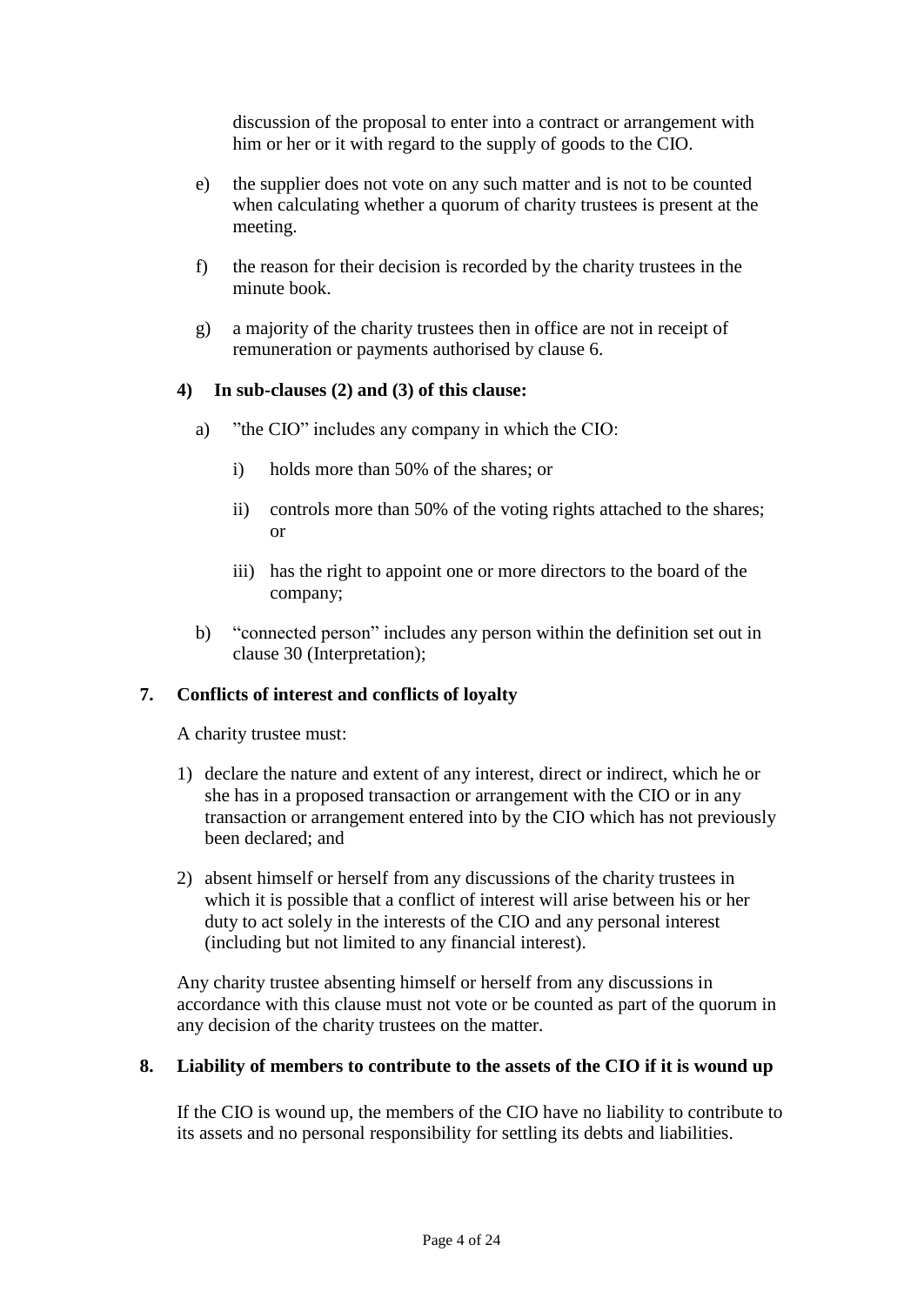# **9. Membership of the CIO**

### **1) Admission of new members**

## **a) Eligibility**

Membership of the CIO is open to anyone who is interested in furthering its objects, and who, by applying for membership, has indicated his, her or its agreement to become a member and acceptance of the duty of members set out in sub-clause (3) of this clause.

A member may be an individual, a corporate body, or an individual or corporate body representing an organisation which is not incorporated.

### **b) Admission procedure**

The charity trustees:

- i) may require applications for membership to be made in any reasonable way that they decide;
- ii) shall, if they approve an application for membership, notify the applicant of their decision within 21 days;
- iii) may refuse an application for membership if they believe that it is in the best interests of the CIO for them to do so;
- iv) shall, if they decide to refuse an application for membership, give the applicant their reasons for doing so, within 21 days of the decision being taken, and give the applicant the opportunity to appeal against the refusal; and
- v) shall give fair consideration to any such appeal, and shall inform the applicant of their decision, but any decision to confirm refusal of the application for membership shall be final.

#### **2) Transfer of membership**

Membership of the CIO cannot be transferred to anyone else except in the case of an individual or corporate body representing an organisation which is not incorporated, whose membership may be transferred by the unincorporated organisation to a new representative. Such transfer of membership does not take effect until the CIO has received written notification of the transfer and the CIO has accepted the new representative.

#### **3) Duty of members**

It is the duty of each member of the CIO to exercise his or her powers as a member of the CIO in the way he or she decides in good faith would be most likely to further the purposes of the CIO.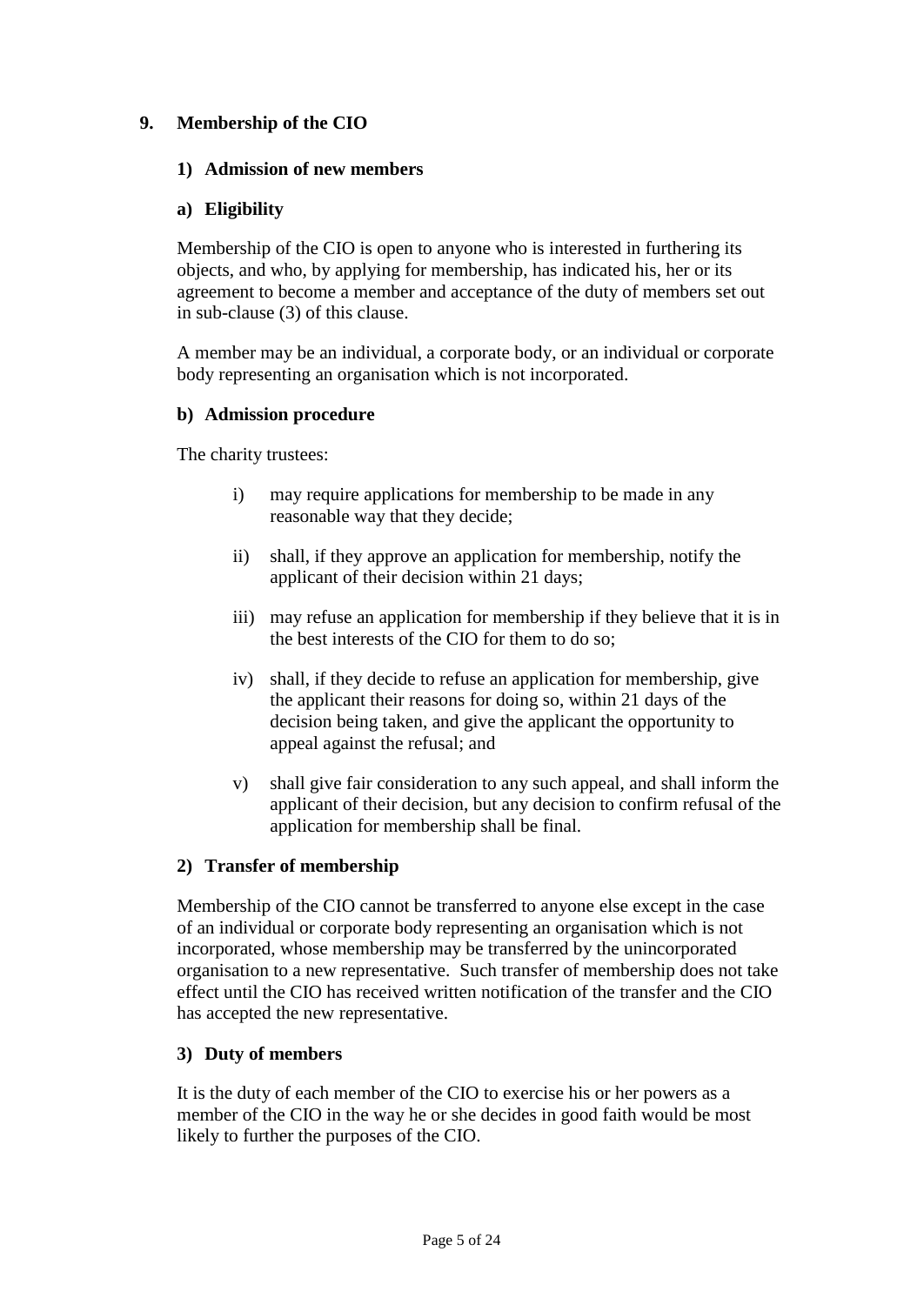### **4) Termination of membership**

- a) membership of the CIO comes to an end if:
	- i) the member dies, or, in the case of an organisation (or the representative of an organisation) that organisation ceases to exist; or
	- ii) the member sends a notice of resignation to the charity trustees; or
	- iii) any sum of money owed by the member to the CIO is not paid in full within six months of its falling due; or
	- iv) the charity trustees decide that it is in the best interests of the CIO that the member in question should be removed from membership, and pass a resolution to that effect.
- b) before the charity trustees take any decision to remove someone from membership of the CIO they must:
	- i) inform the member of the reasons why it is proposed to remove him, her or it from membership;
	- ii) give the member at least 21 clear days notice in which to make representations to the charity trustees as to why he, she or it should not be removed from membership;
	- iii) at a duly constituted meeting of the charity trustees, consider whether or not the member should be removed from membership;
	- iv) consider at that meeting any representations which the member makes as to why the member should not be removed; and
	- v) allow the member, or the member's representative, to make those representations in person at that meeting, if the member so chooses.

#### **5) Membership fees**

The CIO may require members to pay reasonable membership fees to the CIO.

#### **6) Informal or Associate (non-voting) membership**

- a) the charity trustees may create life, honorary or other classes of membership, and may determine the rights and obligations of any such members (including voting rights and payment of membership fees), and the conditions for admission to, and termination of membership of any such class of members.
- b) other references in this constitution to "members" and "membership" do not apply to non-voting members, and non-voting members do not qualify as members for any purpose under the Charities Acts, General Regulations or Dissolution Regulations.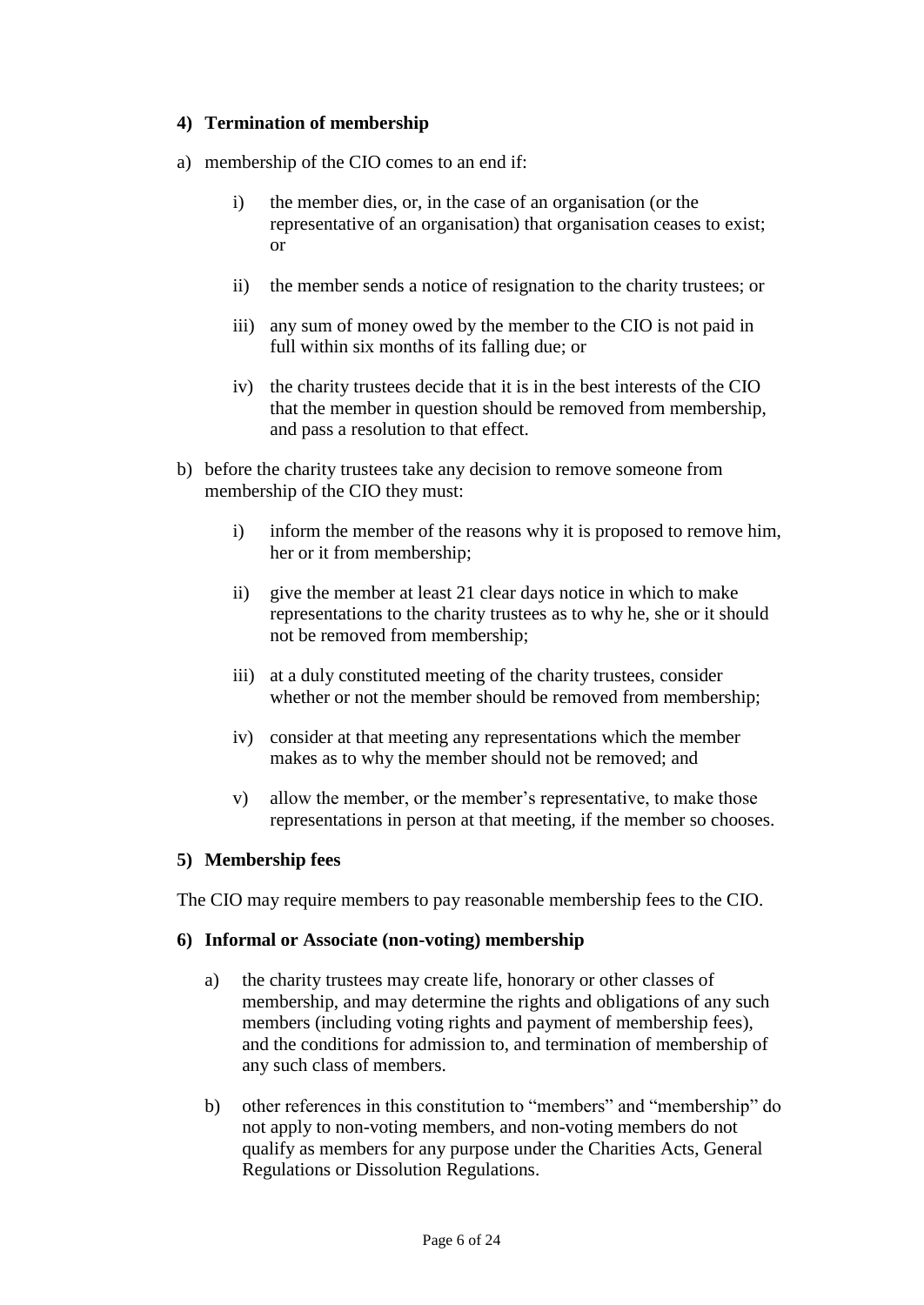## **10. Members' decisions**

#### **1) General provisions**

Except for those decisions that must be taken in a particular way as indicated in sub-clause (4) of this clause, decisions of the members of the CIO may be taken either by vote at a general meeting as provided in sub-clause (2) of this clause or by written resolution as provided in sub- clause (3) of this clause.

#### **2) Taking ordinary decisions by vote**

Subject to sub-clause (4) of this clause, any decision of the members of the CIO may be taken by means of a resolution at a general meeting. Such a resolution may be passed by a simple majority of votes cast at the meeting (including votes cast by postal or email ballot, and proxy votes).

### **3) Taking ordinary decisions by written resolution without a general meeting**

- a) subject to sub-clause (4) of this clause, a resolution in writing agreed by a simple majority of all the members who would have been entitled to vote upon it had it been proposed at a general meeting shall be effective, provided that:
	- i) a copy of the proposed resolution has been sent to all the members eligible to vote; and
	- ii) a simple majority of members has signified its agreement to the resolution in a document or documents which are received at the principal office within the period of 28 days beginning with the circulation date. The document signifying a member's agreement must be authenticated by their signature (or in the case of an organisation which is a member, by execution according to its usual procedure), by a statement of their identity accompanying the document, or in such other manner as the CIO has specified.
- b) the resolution in writing may comprise several copies to which one or more members has signified their agreement.
- c) eligibility to vote on the resolution is limited to members who are members of the CIO on the date when the proposal is first circulated in accordance with paragraph (a) above.
- d) not less than 10% of the members of the CIO may request the charity trustees to make a proposal for decision by the members.
- e) the charity trustees must within 21 days of receiving such a request comply with it if:
	- i) the proposal is not frivolous or vexatious, and does not involve the publication of defamatory material;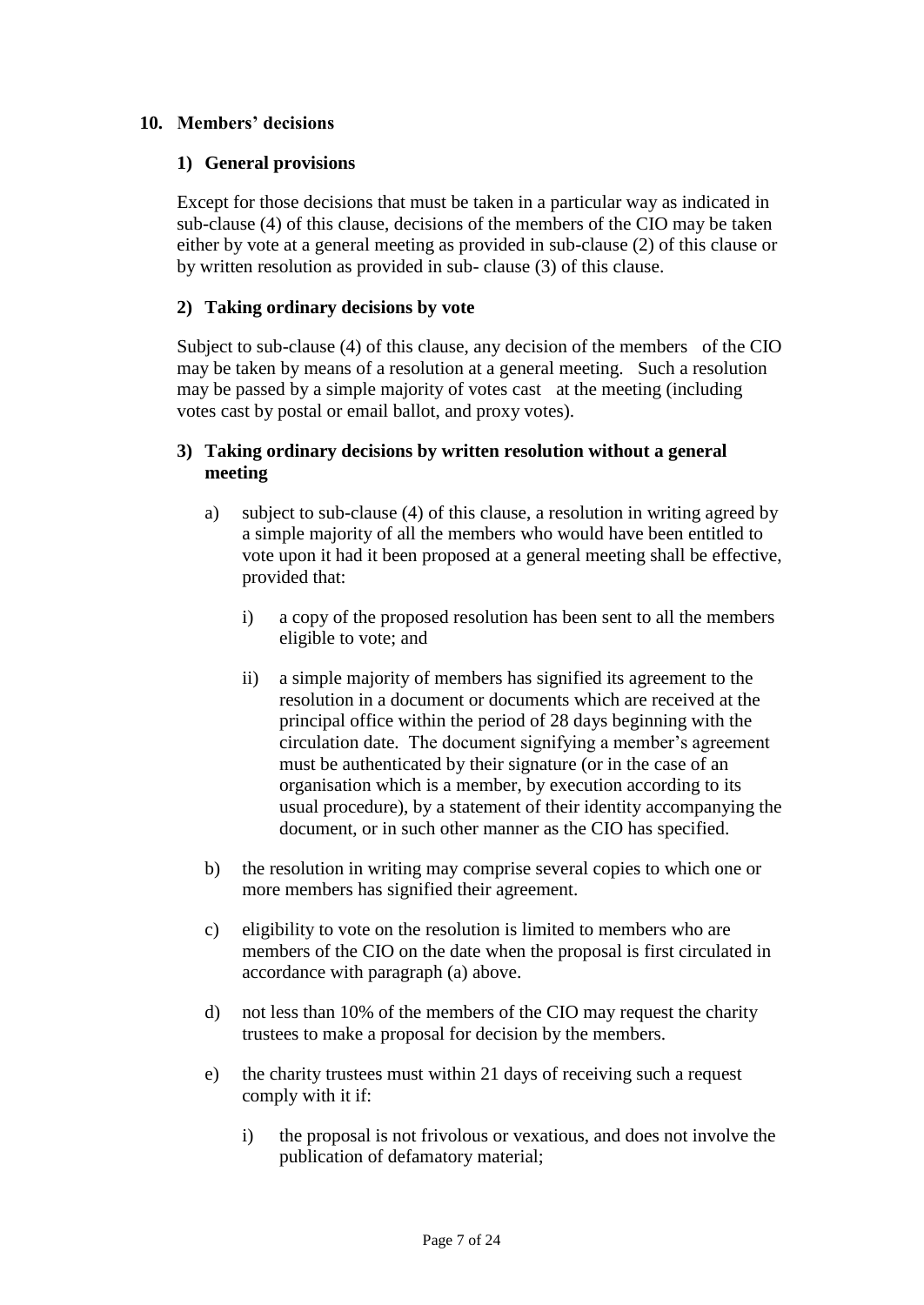- ii) the proposal is stated with sufficient clarity to enable effect to be given to it if it is agreed by the members; and
- iii) effect can lawfully be given to the proposal if it is so agreed.
- f) sub-clauses (a) to (c) of this clause apply to a proposal made at the request of members.

### **4) Decisions that must be taken in a particular way**

- a) any decision to remove a trustee must be taken in accordance with clause 15(2).
- b) any decision to amend this constitution must be taken in accordance with clause 28 of this constitution (Amendment of Constitution).
- c) any decision to wind up or dissolve the CIO must be taken in accordance with clause 29 of this constitution (Voluntary winding up or dissolution). Any decision to amalgamate or transfer the undertaking of the CIO to one or more other CIOs must be taken in accordance with the provisions of the Charities Act 2011.

### **11. General meetings of members**

#### **1) Types of general meeting**

There must be an annual general meeting (AGM) of the members of the CIO. The first AGM must be held within 18 months of the registration of the CIO, and subsequent AGMs must be held at intervals of not more than 15 months. The AGM must receive the annual statement of accounts (duly audited or examined where applicable) and the trustees' annual report, and must elect trustees as required under clause 13.

Other general meetings of the members of the CIO may be held at any time.

All general meetings must be held in accordance with the following provisions.

#### **2) Calling general meetings**

- a) the charity trustees:
	- i) must call the annual general meeting of the members of the CIO in accordance with sub-clause (1) of this clause, and identify it as such in the notice of the meeting; and
	- ii) may call any other general meeting of the members at any time.
- b) the charity trustees must, within 21 days, call a general meeting of the members of the CIO if:
	- i) they receive a request to do so from at least 10% of the members of the CIO; and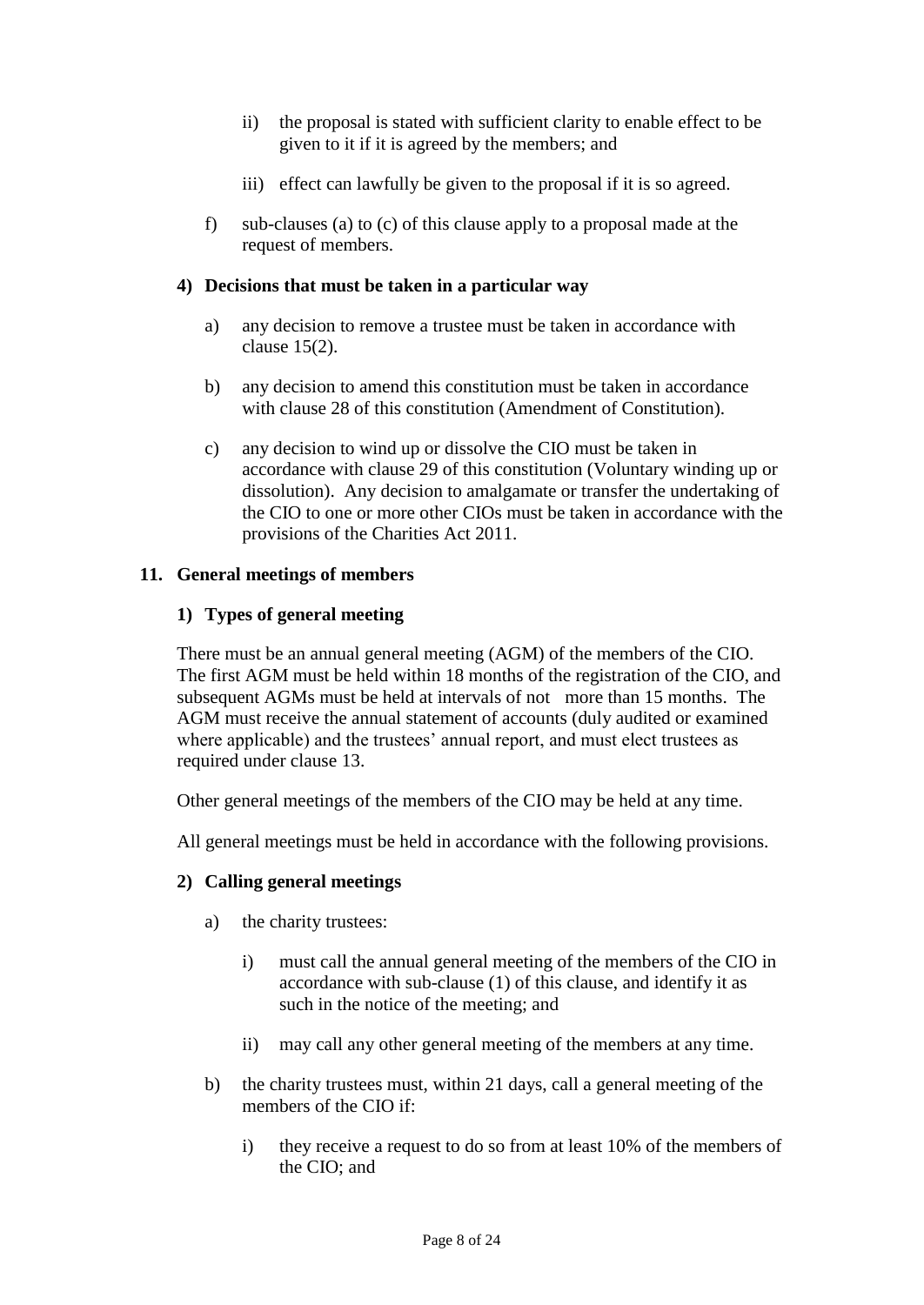- ii) the request states the general nature of the business to be dealt with at the meeting, and is authenticated by the member(s) making the request.
- c) if, at the time of any such request, there has not been any general meeting of the members of the CIO for more than 12 months, then subclause b) (i) of this clause shall have effect as if 5% were substituted for 10%.
- d) any such request may include particulars of a resolution that may properly be proposed, and is intended to be proposed, at the meeting.
- e) a resolution may only properly be proposed if it is lawful, and is not defamatory, frivolous or vexatious.
- f) any general meeting called by the charity trustees at the request of the members of the CIO must be held within 28 days from the date on which it is called.
- g) if the charity trustees fail to comply with this obligation to call a general meeting at the request of its members, then the members who requested the meeting may themselves call a general meeting.
- h) a general meeting called in this way must be held not more than 3 months after the date when the members first requested the meeting.
- i) the CIO must reimburse any reasonable expenses incurred by the members calling a general meeting by reason of the failure of the charity trustees to duly call the meeting, but the CIO shall be entitled to be indemnified by the charity trustees who were responsible for such failure.

#### **3) Notice of general meetings**

- a) the charity trustees, or, as the case may be, the relevant members of the CIO, must give at least 14 clear days notice of any general meeting to all of the members, and to any charity trustee of the CIO who is not a member.
- b) if it is agreed by not less than 90% of all members of the CIO, any resolution may be proposed and passed at the meeting even though the requirements of sub-clause (3) (a) of this clause have not been met. This sub-clause does not apply where a specified period of notice is strictly required by another clause in this constitution, by the Charities Act 2011 or by the General Regulations.
- c) the notice of any general meeting must:
	- i) state the time and date of the meeting;
	- ii) give the address at which the meeting is to take place;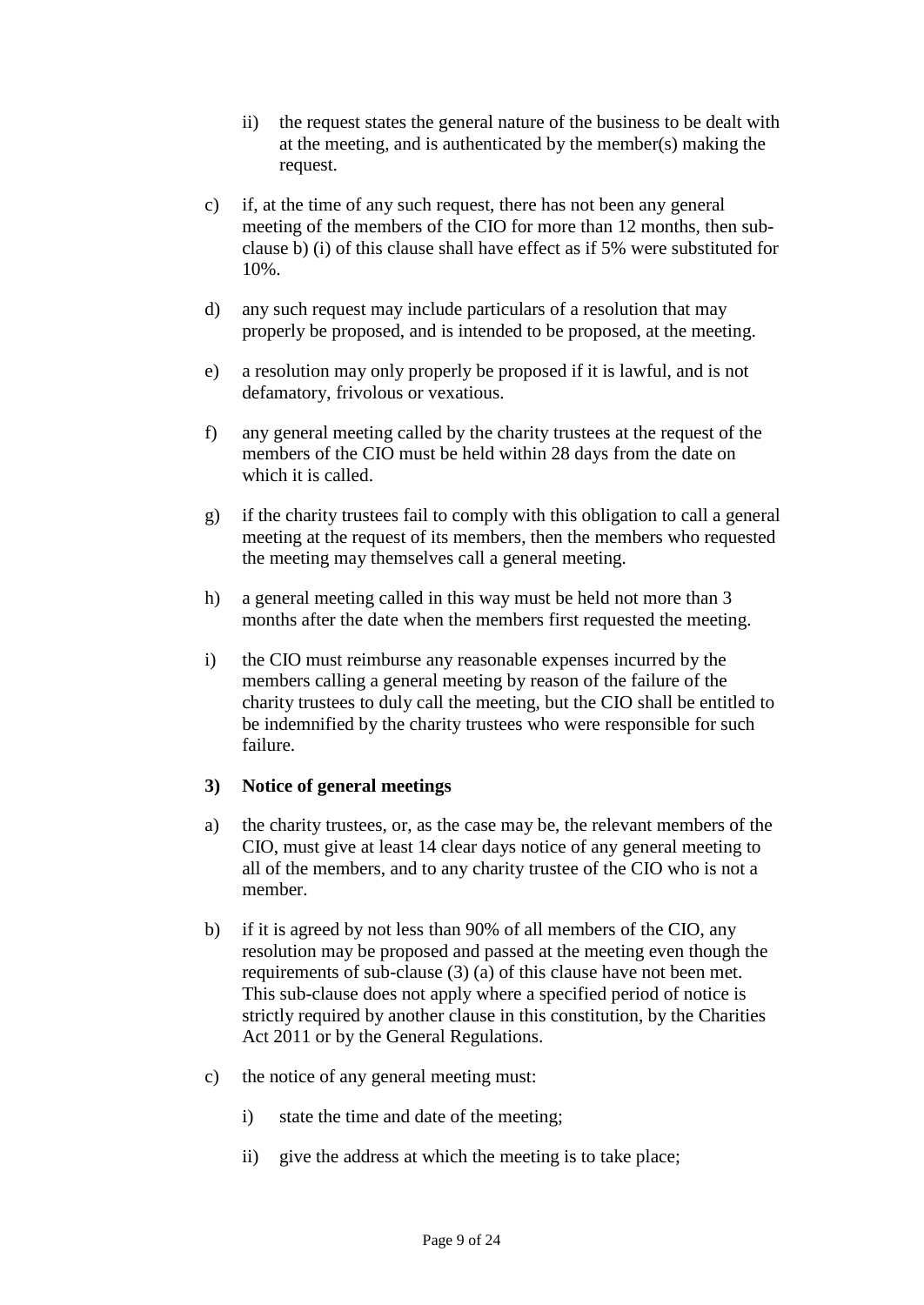- iii) give particulars of any resolution which is to be moved at the meeting, and of the general nature of any other business to be dealt with at the meeting; and
- iv) if a proposal to alter the constitution of the CIO is to be considered at the meeting, include the text of the proposed alteration;
- v) include, with the notice for the AGM, the annual statement of accounts and trustees' annual report, details of persons standing for election or re-election as trustee, or where allowed under clause 22 (Use of electronic communication), details of where the information may be found on the CIO's website.
- d) proof that an envelope containing a notice was properly addressed, prepaid and posted; or that an electronic form of notice was properly addressed and sent, shall be conclusive evidence that the notice was given. Notice shall be deemed to be given 48 hours after it was posted or sent.
- e) the proceedings of a meeting shall not be invalidated because a member who was entitled to receive notice of the meeting did not receive it because of accidental omission by the CIO.

### **4) Chairing of general meetings**

The person nominated as chair by the charity trustees under clause 19 (2) (Chairing of meetings), shall, if present at the general meeting and willing to act, preside as chair of the meeting. Subject to that, the members of the CIO who are present at a general meeting shall elect a chair to preside at the meeting.

### **5) Quorum at general meetings**

- a) no business may be transacted at any general meeting of the members of the CIO unless a quorum is present when the meeting starts.
- b) subject to the following provisions, the quorum for general meetings shall be 25% of the trustees, or the greater of 5% or three members. An organisation represented by a person present at the meeting in accordance with sub-clause (7) of this clause, is counted as being present in person.
- c) if the meeting has been called by or at the request of the members and a quorum is not present within 15 minutes of the starting time specified in the notice of the meeting, the meeting is closed.
- d) if the meeting has been called in any other way and a quorum is not present within 15 minutes of the starting time specified in the notice of the meeting, the chair must adjourn the meeting. The date, time and place at which the meeting will resume must either be announced by the chair or be notified to the CIO's members at least seven clear days before the date on which it will resume.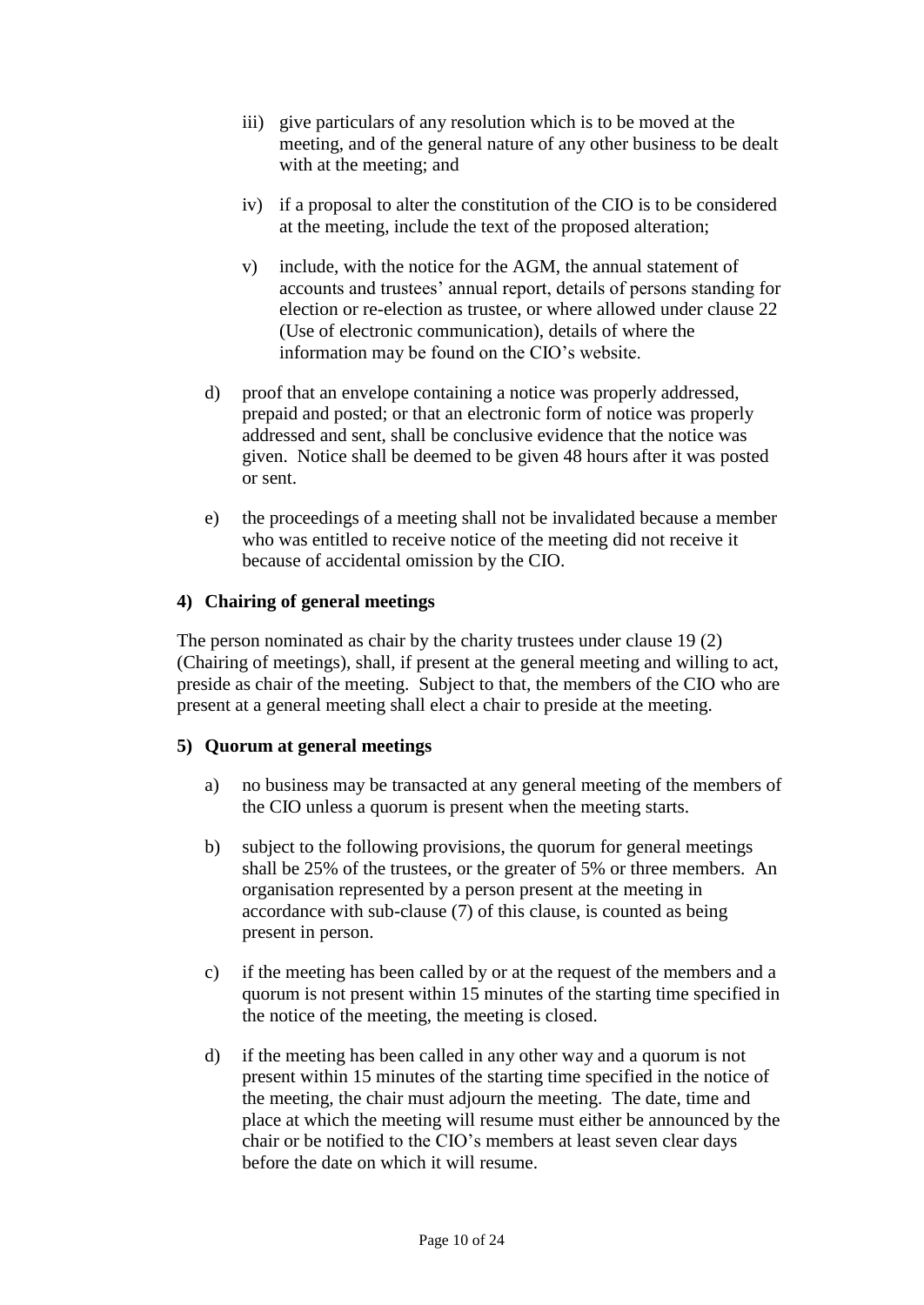- e) if a quorum is not present within 15 minutes of the start time of the adjourned meeting, the member or members present at the meeting constitute a quorum.
- f) if at any time during the meeting a quorum ceases to be present, the meeting may discuss issues and make recommendations to the trustees but may not make any decisions. If decisions are required which must be made by a meeting of the members, the meeting must be adjourned.

### **6) Voting at general meetings**

- a) any decision other than one falling within clause 10 (4) (Decisions that must be taken in a particular way) shall be taken by a simple majority of votes cast at the meeting (including proxy and postal votes). Every member has one vote unless otherwise provided in the rights of a particular class of membership under this constitution.
- b) a resolution put to the vote of a meeting shall be decided on a show of hands, unless (before or on the declaration of the result of the show of hands) a poll is duly demanded. A poll may be demanded by the chair or by at least 10% of the members present in person or by proxy at the meeting.
- c) a poll demanded on the election of a person to chair the meeting or on a question of adjournment must be taken immediately. A poll on any other matter shall be taken, and the result of the poll shall be announced, in such manner as the chair of the meeting shall decide, provided that the poll must be taken, and the result of the poll announced, within 30 days of the demand for the poll.
- d) a poll may be taken:
	- i) at the meeting at which it was demanded; or
	- ii) at some other time and place specified by the chair; or
	- iii) through the use of postal or electronic communications.
- e) in the event of an equality of votes, whether on a show of hands or on a poll, the chair of the meeting shall have a second, or casting vote.
- f) any objection to the qualification of any voter must be raised at the meeting at which the vote is cast and the decision of the chair of the meeting shall be final.

#### **7) Proxy voting**

a) any member of the CIO may appoint another person as a proxy to exercise all or any of that member's rights to attend, speak and vote at a general meeting of the CIO. Proxies must be appointed by a notice in writing (a "proxy notice") which: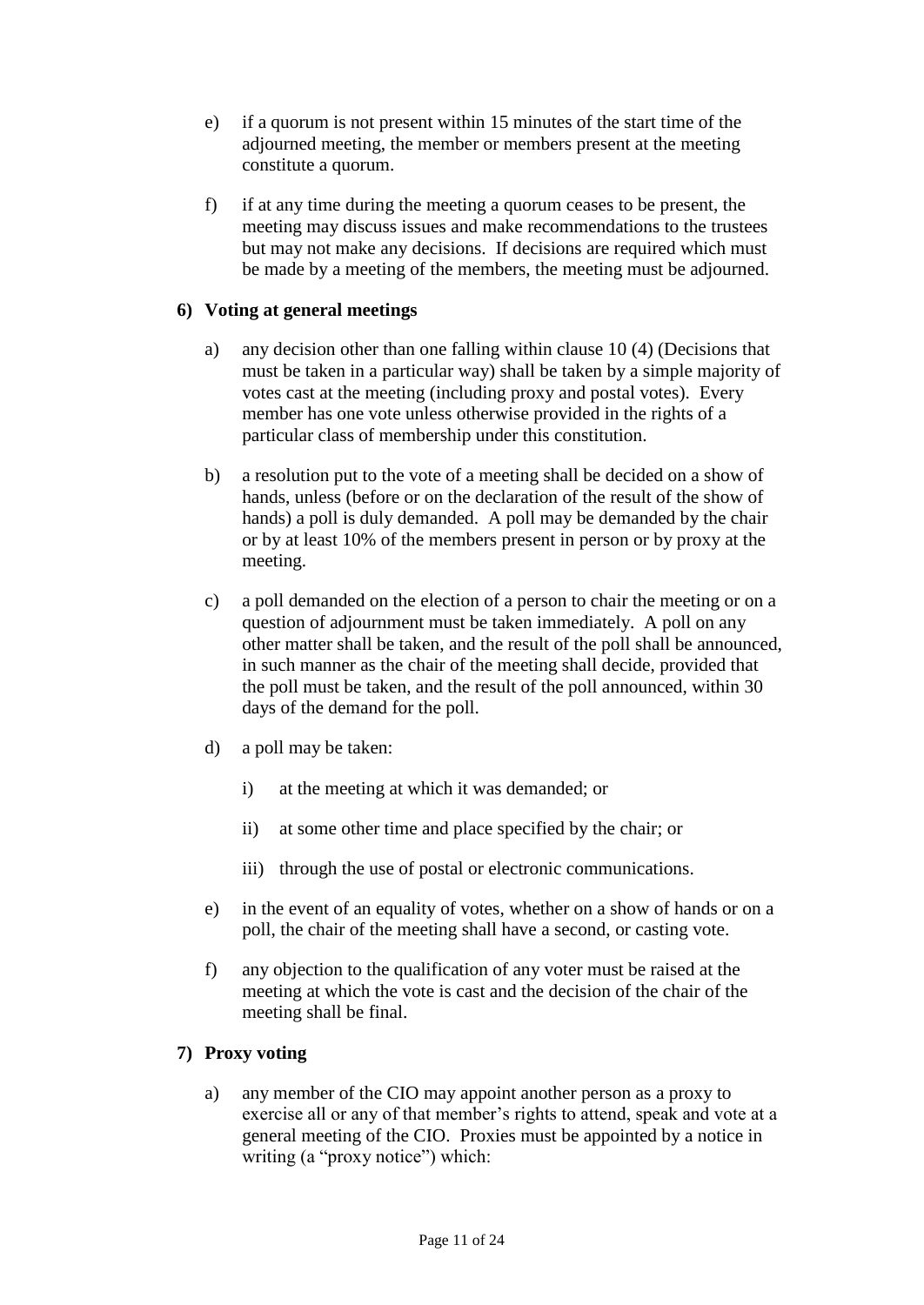- i) states the name and address of the member appointing the proxy;
- ii) identifies the person appointed to be that member's proxy and the general meeting in relation to which that person is appointed;
- iii) is signed by or on behalf of the member appointing the proxy, or is authenticated in such manner as the CIO may determine; and
- iv) is delivered to the CIO in accordance with the constitution and any instructions contained in the notice of the general meeting to which they relate.
- b) the CIO may require proxy notices to be delivered in a particular form, and may specify different forms for different purposes.
- c) proxy notices may (but do not have to) specify how the proxy appointed under them is to vote (or that the proxy is to abstain from voting) on one or more resolutions.
- d) unless a proxy notice indicates otherwise, it must be treated as:
	- i) allowing the person appointed under it as a proxy discretion as to how to vote on any ancillary or procedural resolutions put to the meeting; and
	- ii) appointing that person as a proxy in relation to any adjournment of the general meeting to which it relates as well as the meeting itself.
- e) a member who is entitled to attend, speak or vote (either on a show of hands or on a poll) at a general meeting remains so entitled in respect of that meeting or any adjournment of it, even though a valid proxy notice has been delivered to the CIO by or on behalf of that member.
- f) an appointment under a proxy notice may be revoked by delivering to the CIO a notice in writing given by or on behalf of the member by whom or on whose behalf the proxy notice was given.
- g) a notice revoking a proxy appointment only takes effect if it is delivered before the start of the meeting or adjourned meeting to which it relates.
- h) if a proxy notice is not signed or authenticated by the member appointing the proxy, it must be accompanied by written evidence that the person who signed or authenticated it on that member's behalf had authority to do so.

#### **8) Postal and Email Voting**

a) the CIO may, if the charity trustees so decide, allow the members to vote by post or electronic mail ("email") to elect charity trustees or to make a decision on any matter that is being decided at a general meeting of the members.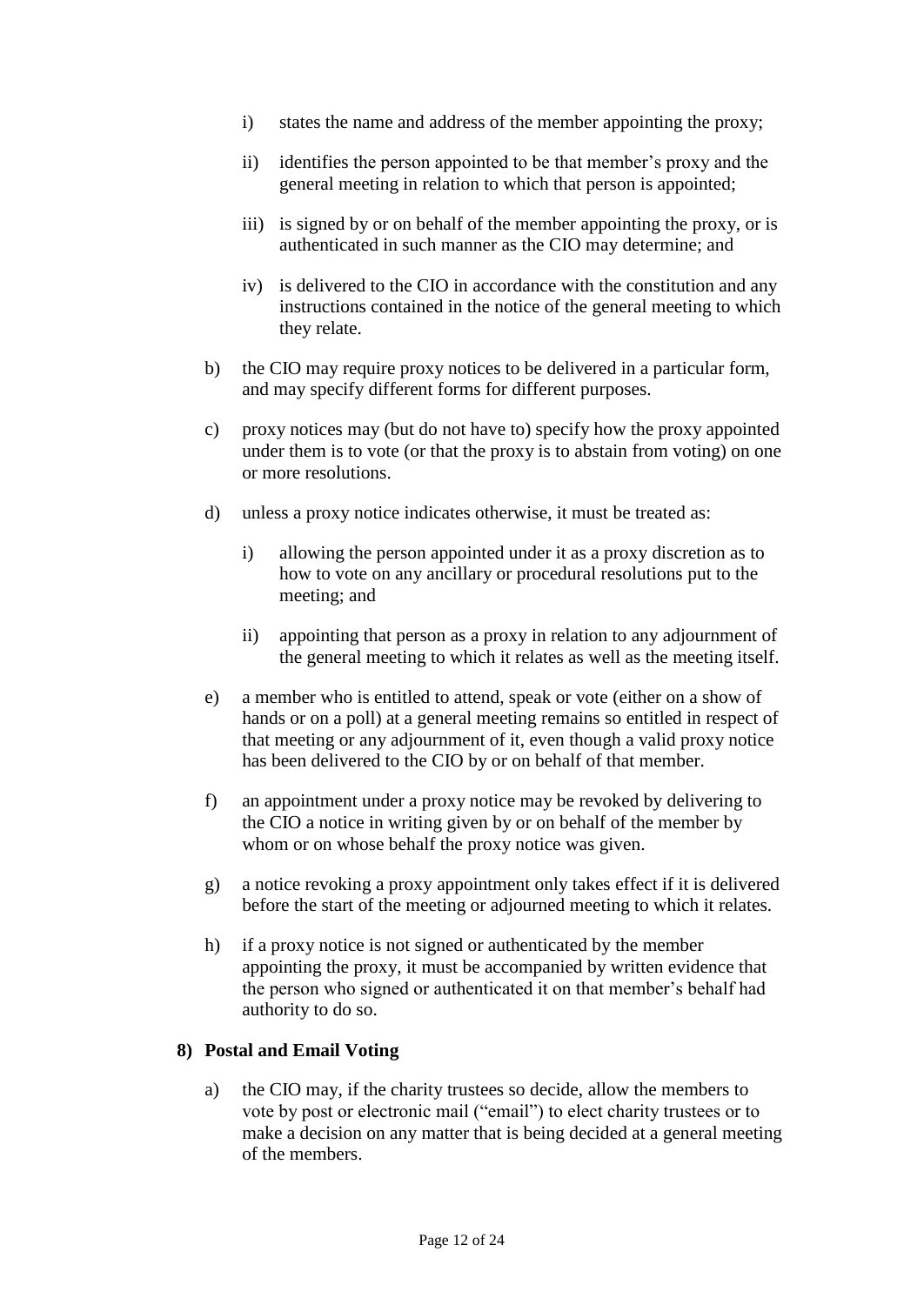- b) the charity trustees must appoint at least two persons independent of the CIO to serve as scrutineers to supervise the conduct of the postal/email ballot and the counting of votes.
- c) if postal and/or email voting is to be allowed on a matter, the CIO must send to members of the CIO not less than 21 days before the deadline for receipt of votes cast in this way:
	- i) a notice by email, if the member has agreed to receive notices in this way under clause 22 (Use of electronic communications), including an explanation of the purpose of the vote and the voting procedure to be followed by the member, and a voting form capable of being returned by email or post to the CIO, containing details of the resolution being put to a vote, or of the candidates for election, as applicable;
	- ii) a notice by post to all other members, including a written explanation of the purpose of the postal vote and the voting procedure to be followed by the member; and a postal voting form containing details of the resolution being put to a vote, or of the candidates for election, as applicable.
- d) the voting procedure must require all forms to bear the member's name and signature and for postal votes to be returned by post in an envelope addressed to 'The Scrutineers for The Canterbury Pilgrims Boat Club', at the CIO's principal office or such other postal address as is specified in the voting procedure.
- e) the voting procedure for votes cast by email must require the member's name to be at the top of the email, and the email must be authenticated in the manner specified in the voting procedure.
- f) email votes must be returned to an email address used only for this purpose and must be accessed only by a scrutineer.
- g) the voting procedure must specify the closing date and time for receipt of votes, and must state that any votes received after the closing date or not complying with the voting procedure will be invalid and not be counted.
- h) the scrutineers must make a list of names of members casting valid postal and email votes, and a separate list of members' casting votes by post and email which were invalid. These lists must be provided to a charity trustee or other person overseeing admission to, and voting at, the general meeting. A member who has cast a valid postal or email vote must not vote at the meeting, and must not be counted in the quorum for any part of the meeting on which he, she or it has already cast a valid vote. A member who has cast an invalid vote by post or email is allowed to vote at the meeting and counts towards the quorum.
- i) for postal votes, the scrutineers must retain the envelopes (that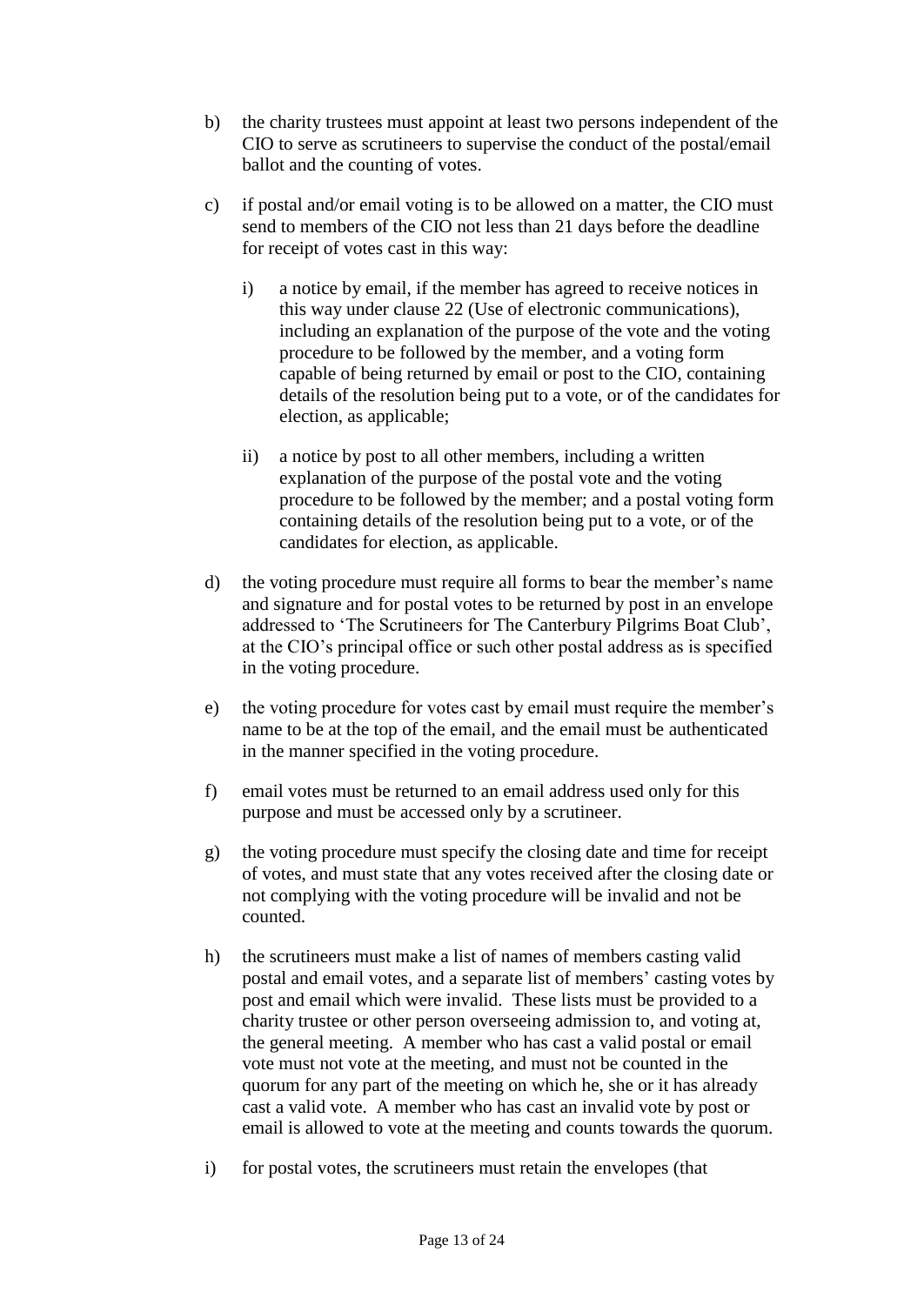contained the voting forms). For email votes, the scrutineers must cut off and retain any part of the email that includes the member's name. In each case, a scrutineer must record on this evidence of the member's name that the vote has been counted, or if the vote has been declared invalid, the reason for such declaration.

- j) votes cast by post or email must be counted by all the scrutineers before the meeting at which the vote is to be taken. The scrutineers must provide to the person chairing the meeting written confirmation of the number of valid votes received by post and email and the number of votes received which were invalid.
- k) the scrutineers must not disclose the result of the postal/email ballot until after votes taken by hand or by poll at the meeting, or by poll after the meeting, have been counted. Only at this point shall the scrutineers declare the result of the valid votes received, and these votes shall be included in the declaration of the result of the vote.
- l) following the final declaration of the result of the vote, the scrutineers must provide to a charity trustee or other authorised person bundles containing the evidence of members submitting valid postal votes; evidence of members submitting valid email votes; evidence of invalid votes; the valid votes; and the invalid votes.
- m) any dispute about the conduct of a postal or email ballot must be referred initially to a panel set up by the charity trustees, to consist of two trustees and two persons independent of the CIO. If the dispute cannot be satisfactorily resolved by the panel, it must be referred to the Electoral Reform Services.

## **9) Representation of organisations and corporate members**

An organisation or a corporate body that is a member of the CIO may, in accordance with its usual decision-making process, authorise a person to act as its representative at any general meeting of the CIO.

The representative is entitled to exercise the same powers on behalf of the organisation or corporate body as the organisation or corporate body could exercise as an individual member of the CIO.

#### **10) Adjournment of meetings**

The chair may with the consent of a meeting at which a quorum is present (and shall if so directed by the meeting) adjourn the meeting to another time and/or place. No business may be transacted at an adjourned meeting except business which could properly have been transacted at the original meeting.

#### **12. Charity trustees**

#### **1) Functions and duties of charity trustees**

The charity trustees shall manage the affairs of the CIO and may for that purpose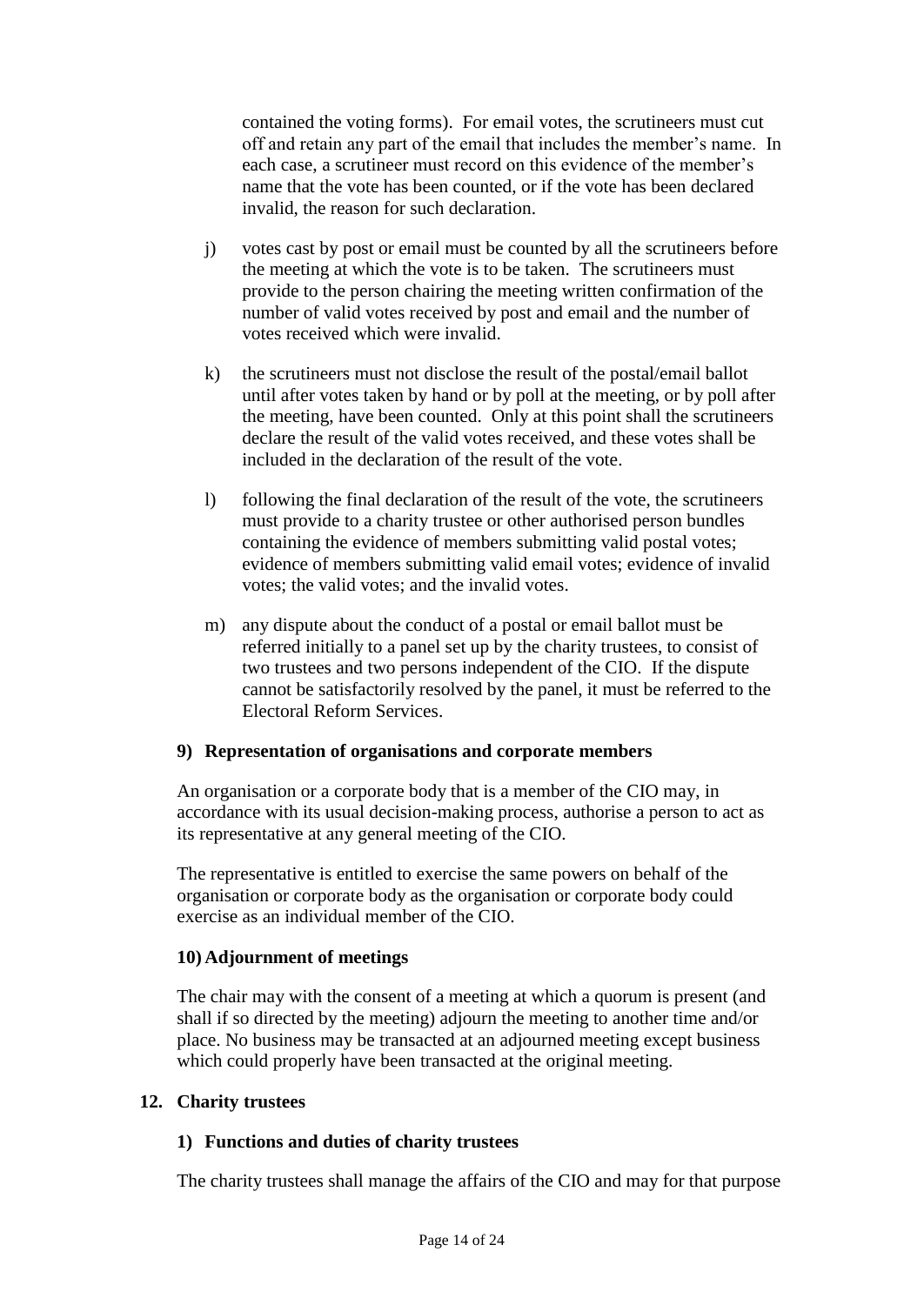exercise all the powers of the CIO. It is the duty of each charity trustee:

- a) to exercise his or her powers and to perform his or her functions as a trustee of the CIO in the way he or she decides in good faith would be most likely to further the objects of the CIO; and
- b) to exercise, in the performance of those functions, such care and skill as is reasonable in the circumstances having regard in particular to:
	- i) any special knowledge or experience that he or she has or holds himself or herself out as having; and
	- ii) if he or she acts as a charity trustee of the CIO in the course of a business or profession, to any special knowledge or experience that it is reasonable to expect of a person acting in the course of that kind of business or profession.
- c) jointly and severally with the other trustees to have primary responsibility for safe practice within the sport of rowing and for observing guidance on water safety issued by British Rowing and through RowSafe.

### **2) Eligibility for trusteeship**

- a) every charity trustee must be a natural person.
- b) no one may be appointed as a charity trustee:
	- if he or she is under the age of 16 years; or
	- if he or she would automatically cease to hold office under the provisions of clause 15 (1) (f).
- c) no one is entitled to act as a charity trustee whether on appointment or on any re-appointment until he or she has expressly acknowledged, in whatever way the charity trustees decide, his or her acceptance of the office of charity trustee.
- d) at least one of the trustees of the CIO must be 18 years of age or over. If there is no trustee aged at least 18 years, the remaining trustee or trustees may act only to call a meeting of the charity trustees, or appoint a new charity trustee.

#### **3) Number of charity trustees**

- a) there must be at least three charity trustees. If the number falls below this minimum, the remaining trustee or trustees may act only to call a meeting of the charity trustees, or appoint a new charity trustee.
- b) The maximum number of charity trustees is 14. The charity trustees may not appoint any charity trustee if as a result the number of charity trustees would exceed the maximum.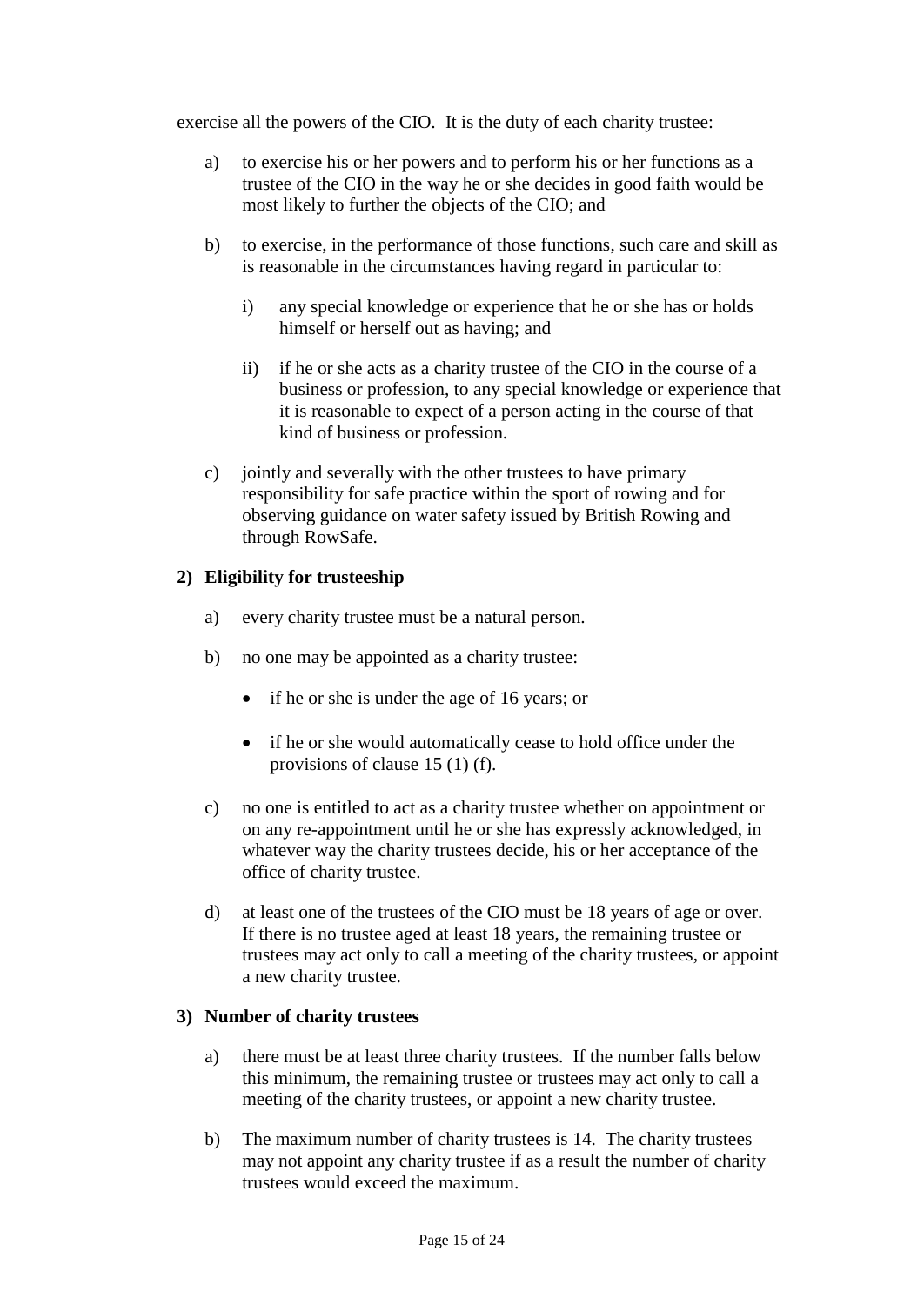### **4) First charity trustees**

The first charity trustees of the CIO are

- 1. Ewan Pearson
- 2. Andrew Rudkin
- 3. Alastair Brown
- 4. Johnathan Phillips
- 5. Darrell Barnes
- 6. Svenja Perkins
- 7. Harry Nichols
- 8. Angus Knight
- *9.* Nigel Press
- 10. Jon Williamson
- 11.Helen Barton
- 12. Charles Foinette
- 13. Amanda Thomas
- 14. Ed Thomas

### **13. Appointment of charity trustees**

- 1) at every annual general meeting of the members of the CIO, one-third of the charity trustees shall retire from office. If the number of charity trustees is not four or a multiple of four, then the number nearest to one-third shall retire from office, but if there is only one charity trustee, he or she shall retire;
- 2) the charity trustees to retire by rotation shall be those who have been longest in office since their last appointment or reappointment. If any trustees were last appointed or reappointed on the same day those to retire shall (unless they otherwise agree among themselves) be determined by lot;
- 3) the vacancies so arising may be filled by the decision of the members at the annual general meeting; any vacancies not filled at the annual general meeting may be filled as provided in sub-clause (4) of this clause;
- 4) the members or the charity trustees may at any time decide to appoint a new charity trustee, whether in place of a charity trustee who has retired or been removed in accordance with clause 15 (Retirement and removal of charity trustees), or as an additional charity trustee, provided that the limit specified in clause 12 (3) (b) on the number of charity trustees would not as a result be exceeded;
- 5) a person so appointed by the members of the CIO shall retire in accordance with the provisions of sub-clauses (1) and (2) of this clause. A person so appointed by the charity trustees shall retire at the conclusion of the annual general meeting next following the date of his appointment, and shall not be counted for the purpose of determining which of the charity trustees is to retire by rotation at that meeting.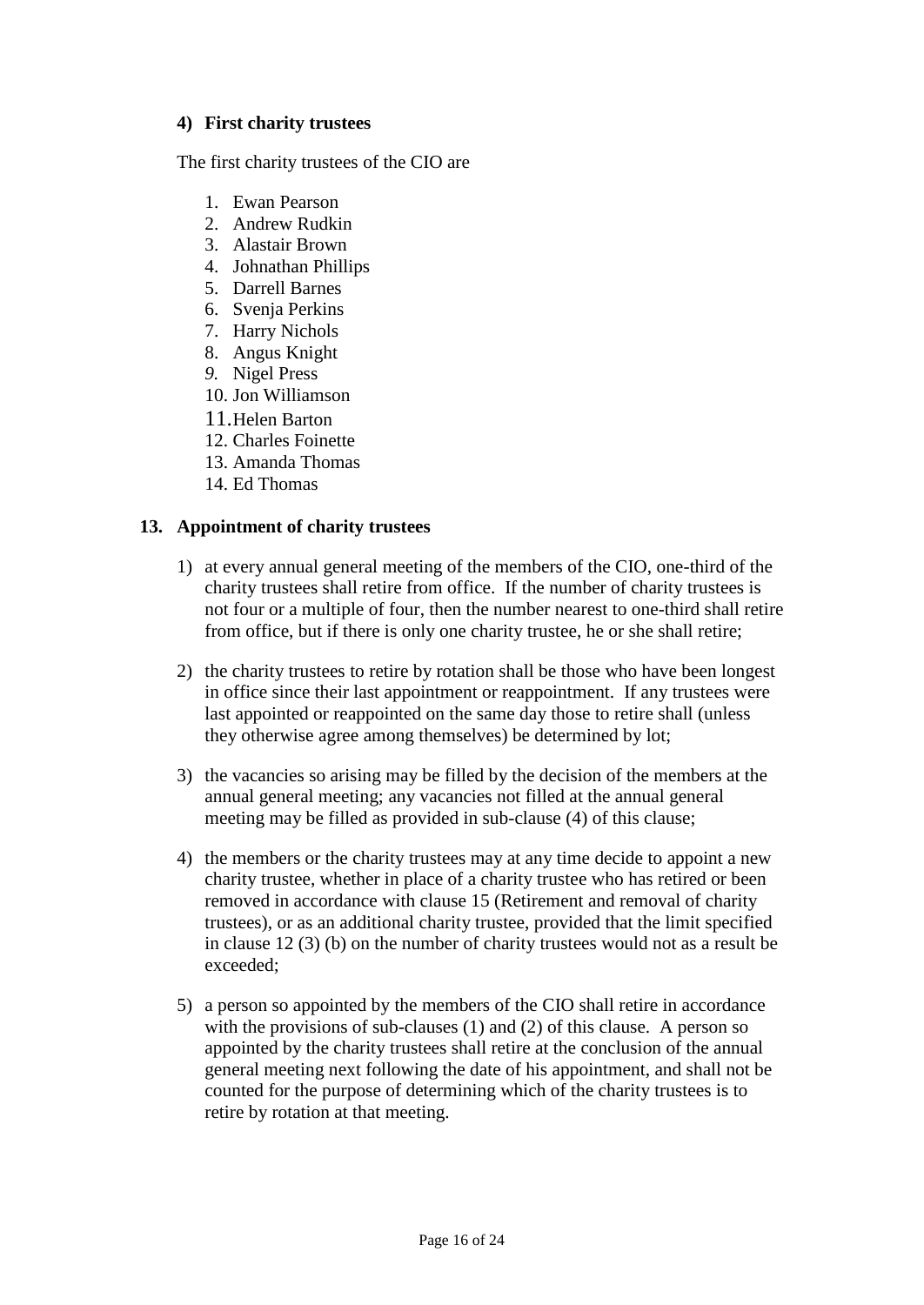## **14. Information for new charity trustees**

The charity trustees will make available to each new charity trustee, on or before his or her first appointment:

- a) a copy of this constitution and any amendments made to it; and
- b) a copy of the CIO's latest trustees' annual report and statement of accounts.

#### **15. Retirement and removal of charity trustees**

- 1) a charity trustee ceases to hold office if he or she:
	- a) retires by notifying the CIO in writing (but only if enough charity trustees will remain in office when the notice of resignation takes effect to form a quorum for meetings);
	- b) is absent without the permission of the charity trustees from all their meetings held within a period of six months and the trustees resolve that his or her office be vacated;
	- c) dies;
	- d) in the written opinion, given to the CIO, of a registered medical practitioner treating that person, has become physically or mentally incapable of acting as a director and may remain so for more than three months;
	- e) is removed by the members of the CIO in accordance with sub-clause (2) of this clause; or
	- f) is disqualified from acting as a charity trustee by virtue of section 178- 180 of the Charities Act 2011 (or any statutory re-enactment or modification of that provision).
- 2) a charity trustee shall be removed from office if a resolution to remove that trustee is proposed at a general meeting of the members called for that purpose and properly convened in accordance with clause 11, and the resolution is passed by a two-thirds majority of votes cast at the meeting.
- 3) a resolution to remove a charity trustee in accordance with this clause shall not take effect unless the individual concerned has been given at least 14 clear days' notice in writing that the resolution is to be proposed, specifying the circumstances alleged to justify removal from office, and has been given a reasonable opportunity of making oral and/or written representations to the members of the CIO.

#### **16. Reappointment of charity trustees**

Any person who retires as a charity trustee by rotation or by giving notice to the CIO is eligible for reappointment. A charity trustee who has served for three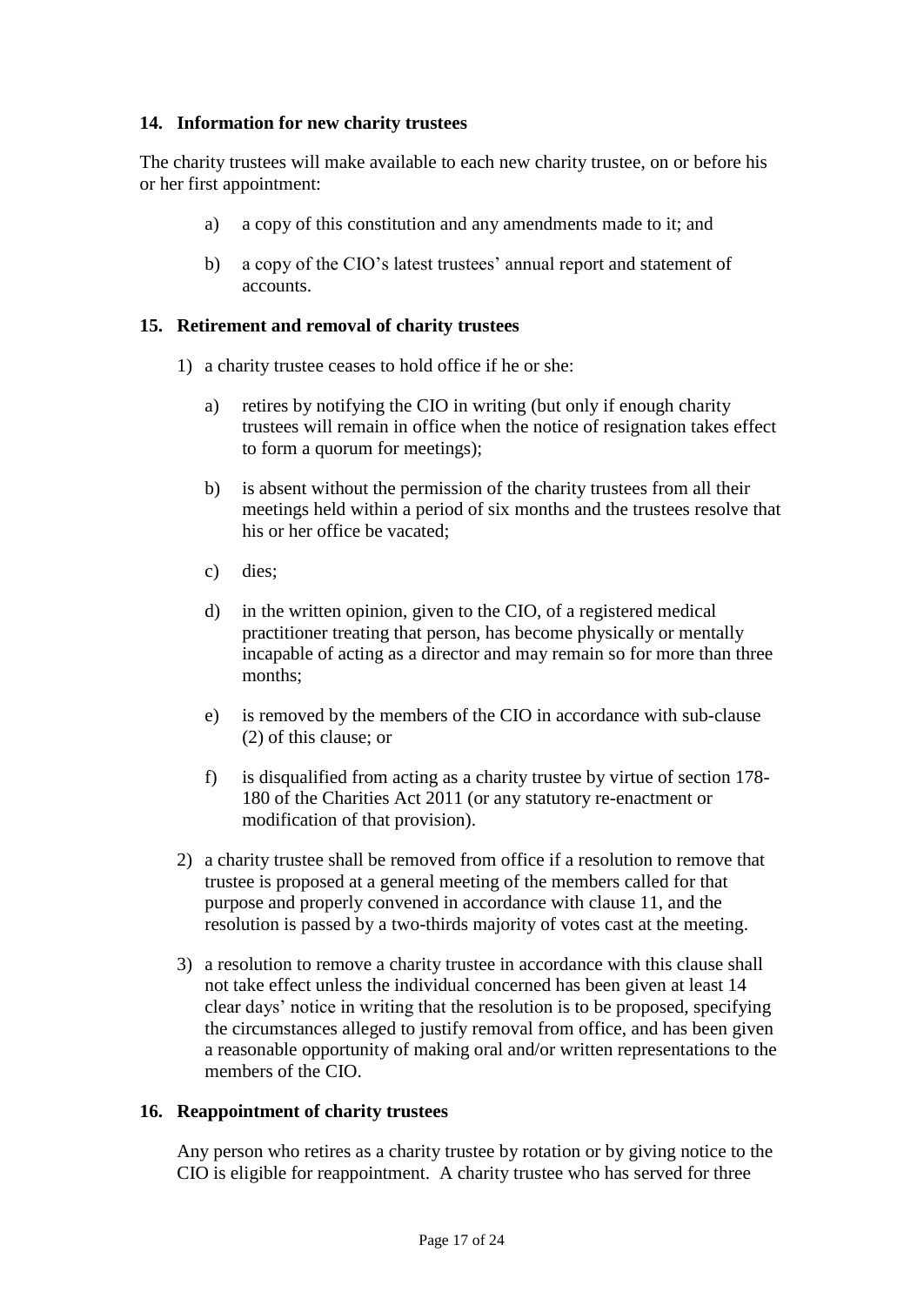consecutive terms may not be reappointed for a fourth consecutive term but may be reappointed after an interval of at least three years.

## **17. Taking of decisions by charity trustees**

Any decision may be taken either:

- at a meeting of the charity trustees; or
- by resolution in writing or electronic form agreed by a majority of all of the charity trustees, which may comprise either a single document or several documents containing the text of the resolution in like form to which the majority of all of the charity trustees has signified their agreement. Such a resolution shall be effective provided that
	- a copy of the proposed resolution has been sent, at or as near as reasonably practicable to the same time, to all of the charity trustees; and
	- the majority of all of the charity trustees has signified agreement to the resolution in a document or documents which has or have been authenticated by their signature, by a statement of their identity accompanying the document or documents, or in such other manner as the charity trustees have previously resolved, and delivered to the CIO at its principal office or such other place as the trustees may resolve within 28 days of the circulation date.

#### **18. Delegation by charity trustees**

- 1) the charity trustees may delegate any of their powers or functions to a committee or committees, and, if they do, they must determine the terms and conditions on which the delegation is made. The charity trustees may at any time alter those terms and conditions, or revoke the delegation.
- 2) this power is in addition to the power of delegation in the General Regulations and any other power of delegation available to the charity trustees, but is subject to the following requirements:
	- a) a committee may consist of two or more persons, but at least one member of each committee must be a charity trustee;
	- b) the acts and proceedings of any committee must be brought to the attention of the charity trustees as a whole as soon as is reasonably practicable; and
	- c) the charity trustees shall from time to time review the arrangements which they have made for the delegation of their powers.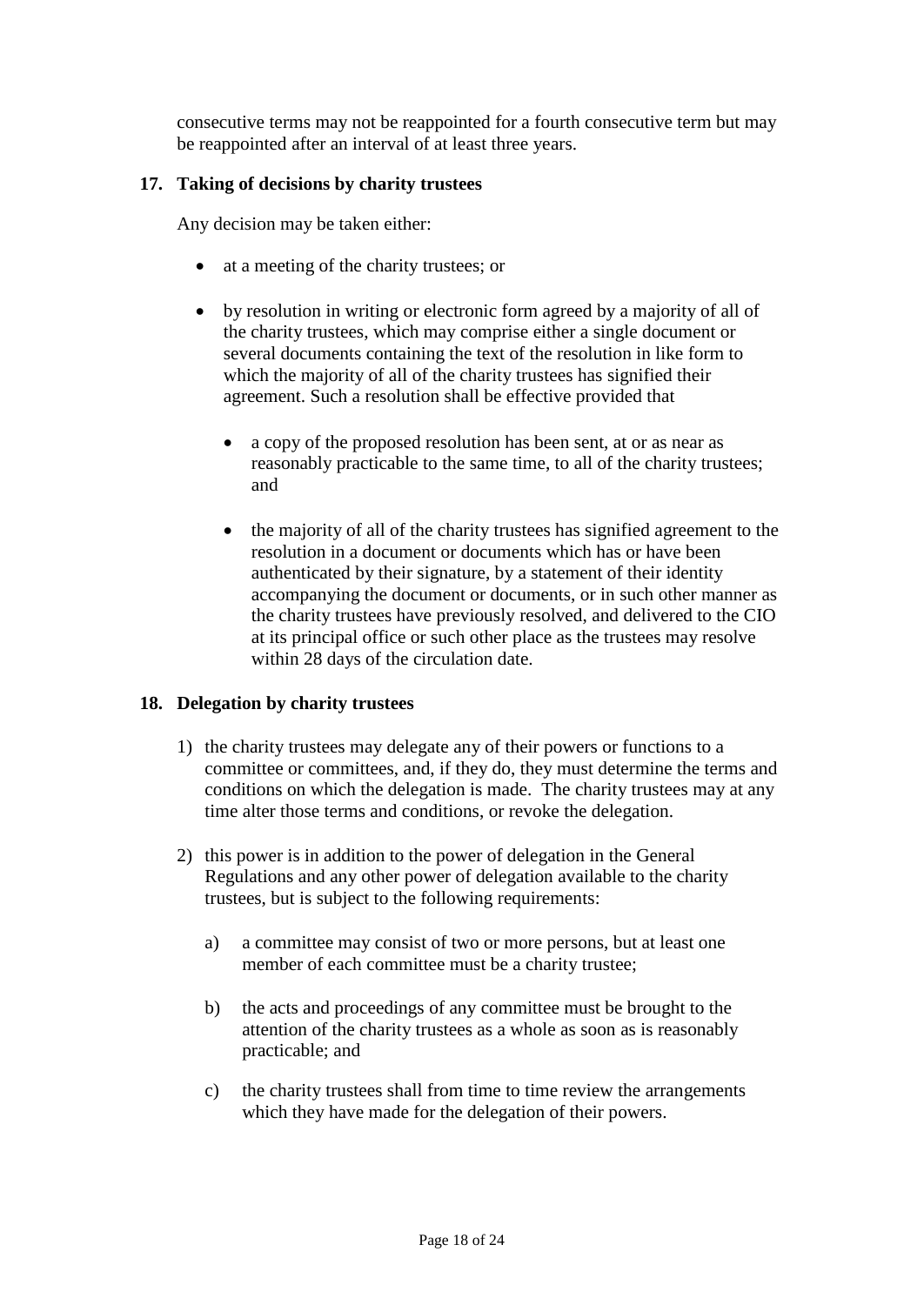## **19. Meetings and proceedings of charity trustees**

### **1) Calling meetings**

- a) any charity trustee may call a meeting of the charity trustees.
- b) subject to that, the charity trustees shall decide how their meetings are to be called, and what notice is required.

## **2) Chairing of meetings**

The charity trustees may appoint one of their number to chair their meetings and may at any time revoke such appointment. If no-one has been so appointed, or if the person appointed is unwilling to preside or is not present within 10 minutes after the time of the meeting, the charity trustees present may appoint one of their number to chair that meeting.

### **3) Procedure at meetings**

- a) no decision shall be taken at a meeting unless a quorum is present at the time when the decision is taken. The quorum is two charity trustees, or the number nearest to one third of the total number of charity trustees, whichever is greater, or such larger number as the charity trustees may decide from time to time. A charity trustee shall not be counted in the quorum present when any decision is made about a matter upon which he or she is not entitled to vote.
- b) questions arising at a meeting shall be decided by a majority of those eligible to vote.
- c) in the case of an equality of votes, the chair shall have a second or casting vote.

#### **4) Participation in meetings by electronic means**

- a) a meeting may be held by suitable electronic means agreed by the charity trustees in which each participant may communicate with all the other participants.
- b) any charity trustee participating at a meeting by suitable electronic means agreed by the charity trustees in which a participant or participants may communicate with all the other participants shall qualify as being present at the meeting.
- c) meetings held by electronic means must comply with rules for meetings, including chairing and the taking of minutes.

#### **20. Saving provisions**

1) subject to sub-clause (2) of this clause, all decisions of the charity trustees, or of a committee of charity trustees, shall be valid notwithstanding the participation in any vote of a charity trustee: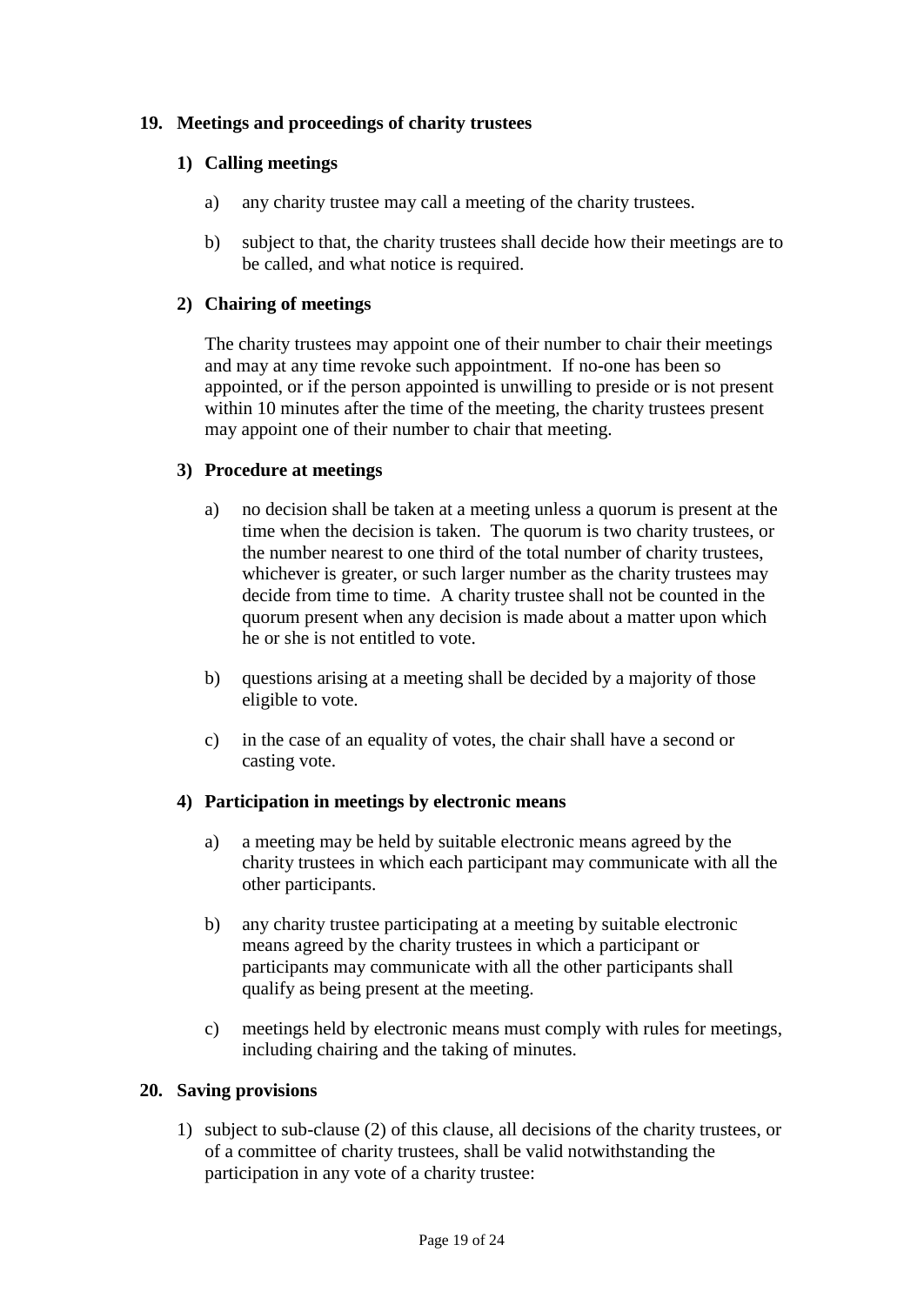- who was disqualified from holding office;
- who had previously retired or who had been obliged by the constitution to vacate office;
- who was not entitled to vote on the matter, whether by reason of a conflict of interest or otherwise; if, without the vote of that charity trustee and that charity trustee being counted in the quorum, the decision has been made by a majority of the charity trustees at a quorate meeting.
- 2) sub-clause (1) of this clause does not permit a charity trustee to keep any benefit that may be conferred upon him or her by a resolution of the charity trustees or of a committee of charity trustees if, but for clause (1), the resolution would have been void, or if the charity trustee has not complied with clause 7 (Conflicts of interest).

## **21. Execution of documents**

- 1) the CIO shall execute documents by signature.
- 2) a document is validly executed by signature if it is signed by at least two of the charity trustees.

### **22. Use of electronic communications**

#### **1) General**

The CIO will comply with the requirements of the Communications Provisions in the General Regulations and in particular:

- a) the requirement to provide within 21 days to any member on request a hard copy of any document or information sent to the member otherwise than in hard copy form;
- b) any requirements to provide information to the Commission in a particular form or manner.

## **2) To the CIO**

Any member or charity trustee of the CIO may communicate electronically with the CIO to an address specified by the CIO for the purpose, so long as the communication is authenticated in a manner which is satisfactory to the CIO.

## **3) By the CIO**

a) any member or charity trustee of the CIO, by providing the CIO with his or her email address or similar, is taken to have agreed to receive communications from the CIO in electronic form at that address, unless the member has indicated to the CIO his or her unwillingness to receive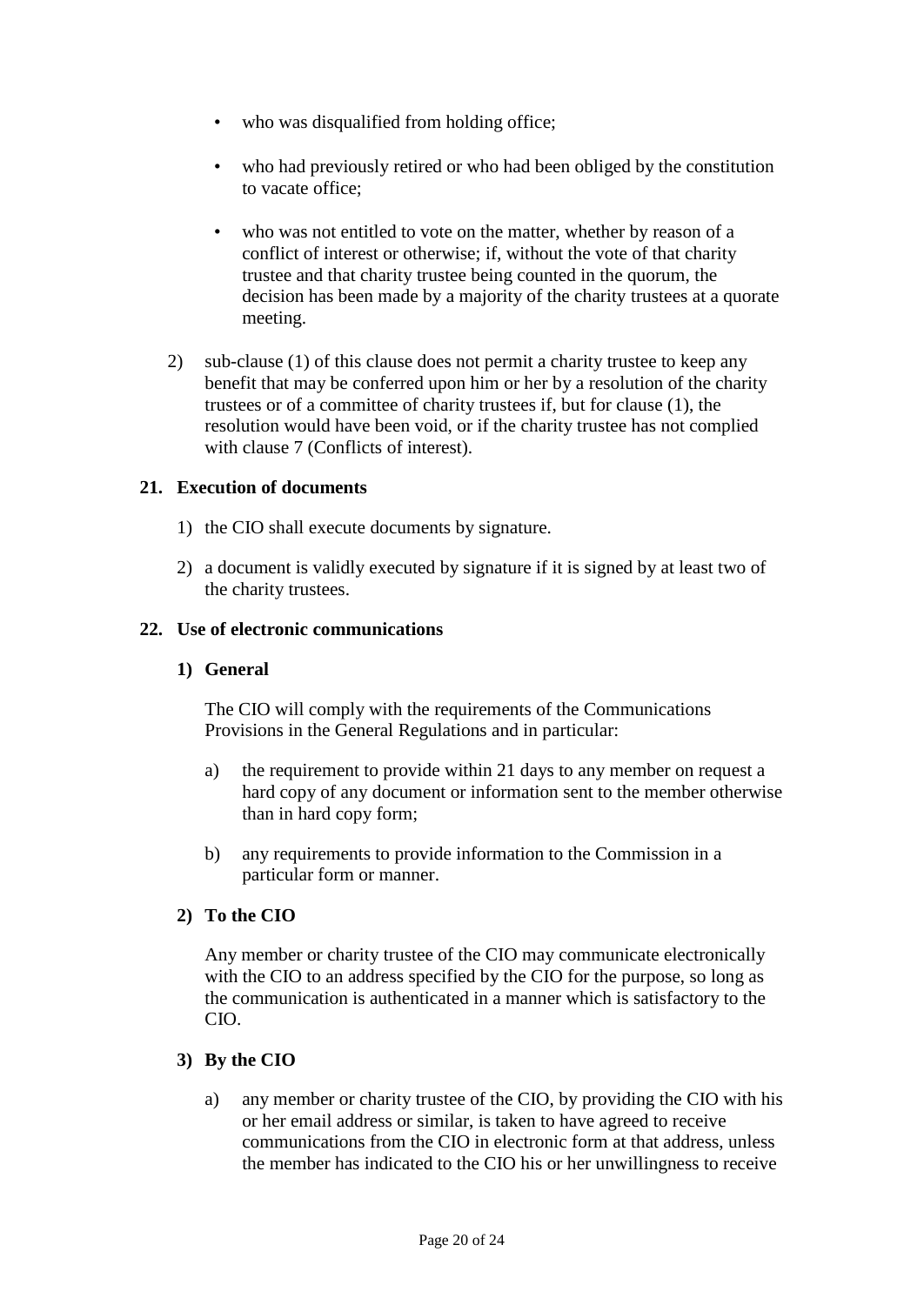such communications in that form.

- b) the charity trustees may, subject to compliance with any legal requirements, by means of publication on its website:
	- i) provide the members with the notice referred to in clause 11 (3) (Notice of general meetings);
	- ii) give charity trustees notice of their meetings in accordance with clause 19 (1) (Calling meetings); and
	- iii) submit any proposal to the members or charity trustees for decision by written resolution or postal vote in accordance with the CIO's powers under clause 10 (Members' decisions), 10 (3) (Decisions taken by resolution in writing), or 11 (8) (Postal voting).
- c) the charity trustees must:
	- i) take reasonable steps to ensure that members and charity trustees are promptly notified of the publication of any such notice or proposal;
	- ii) send any such notice or proposal in hard copy form to any member or charity trustee who has not consented to receive communications in electronic form.

#### **23. Keeping of Registers**

The CIO must comply with its obligations under the General Regulations in relation to the keeping of, and provision of access to, registers of its members and charity trustees.

#### **24. Minutes**

The charity trustees must keep minutes of all:

- 1) appointments of officers made by the charity trustees;
- 2) proceedings at general meetings of the CIO;
- 3) meetings of the charity trustees and committees of charity trustees including:
	- the names of the trustees present at the meeting;
	- the decisions made at the meetings; and
	- where appropriate the reasons for the decisions;
- 4) decisions made by the charity trustees otherwise than in meetings.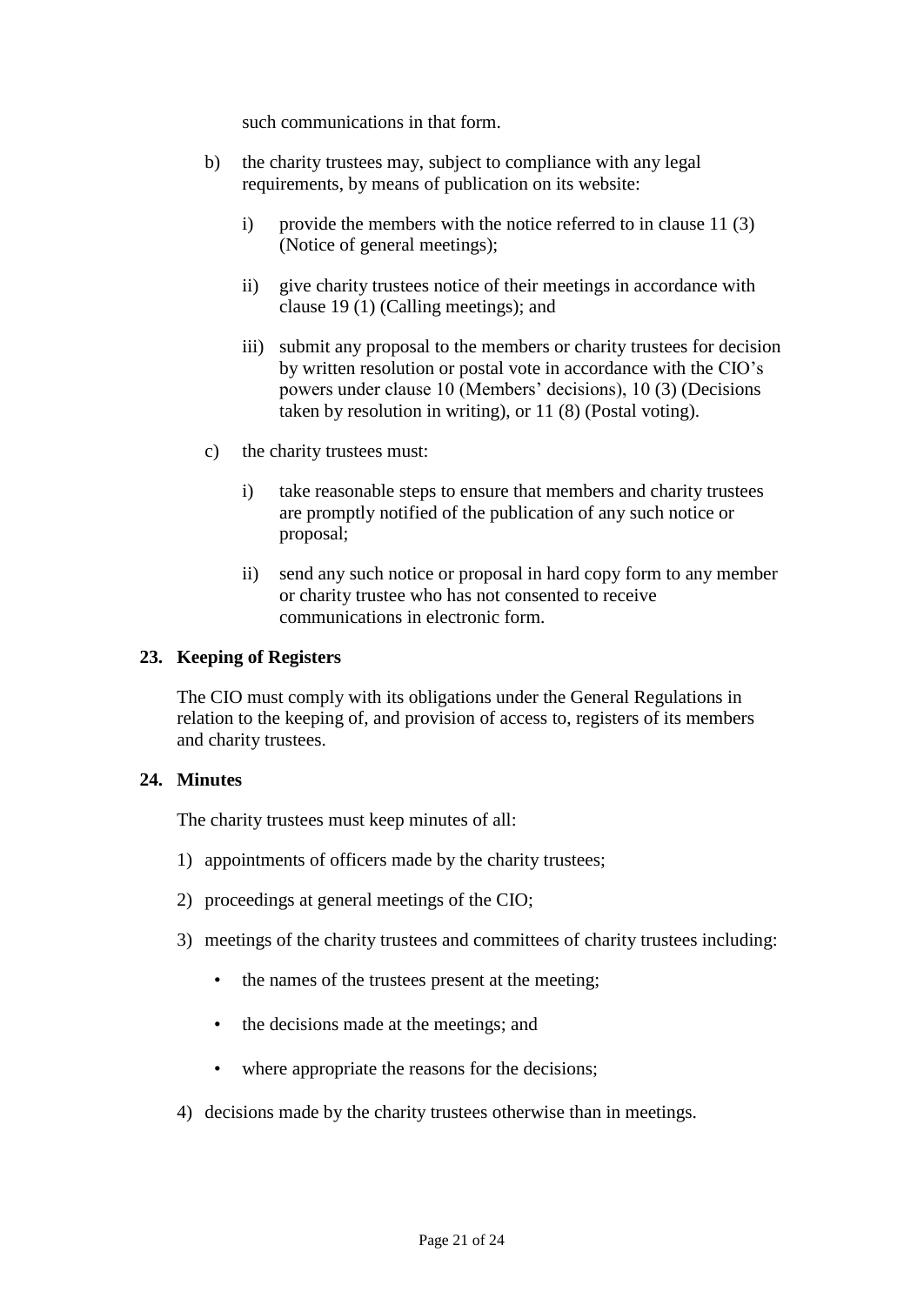### **25. Accounting records, accounts, annual reports and returns, register maintenance**

- 1) the charity trustees must comply with the requirements of the Charities Act 2011 with regard to the keeping of accounting records, to the preparation and scrutiny of statements of accounts, and to the preparation of annual reports and returns. The statements of accounts, reports and returns must be sent to the Charity Commission, regardless of the income of the CIO, within 10 months of the financial year end.
- 2) the charity trustees must comply with their obligation to inform the Commission within 28 days of any change in the particulars of the CIO entered on the Central Register of Charities.

## **26. Rules**

- 1) the charity trustees may from time to time make such reasonable and proper rules or bye laws as they may deem necessary or expedient for the proper conduct and management of the CIO, but such rules or bye laws must not be inconsistent with any provision of this constitution. Copies of any such rules or bye laws currently in force must be made available to any member of the CIO on request.
- 2) the charity shall make regulations which conform to the policies of British Rowing in regard to safe practice in the sport of rowing.

#### **27. Disputes**

If a dispute arises between members of the CIO about the validity or propriety of anything done by the members under this constitution, and the dispute cannot be resolved by agreement, the parties to the dispute must first try in good faith to settle the dispute by mediation before resorting to litigation.

#### **28. Amendment of constitution**

As provided by clauses 224-227 of the Charities Act 2011:

- 1) this constitution can only be amended:
	- a) by resolution agreed in writing by 75% of the members of the CIO; or
	- b) by a resolution passed by a 67% of the votes cast at a general meeting of the members of the CIO.
- 2) any alteration of clause 3 (Objects), clause 29 (Voluntary winding up or dissolution), this clause, or of any provision where the alteration would provide authorisation for any benefit to be obtained by charity trustees or members of the CIO or persons connected with them, requires the prior written consent of the Charity Commission.
- 3) no amendment that is inconsistent with the provisions of the Charities Act 2011 or the General Regulations shall be valid.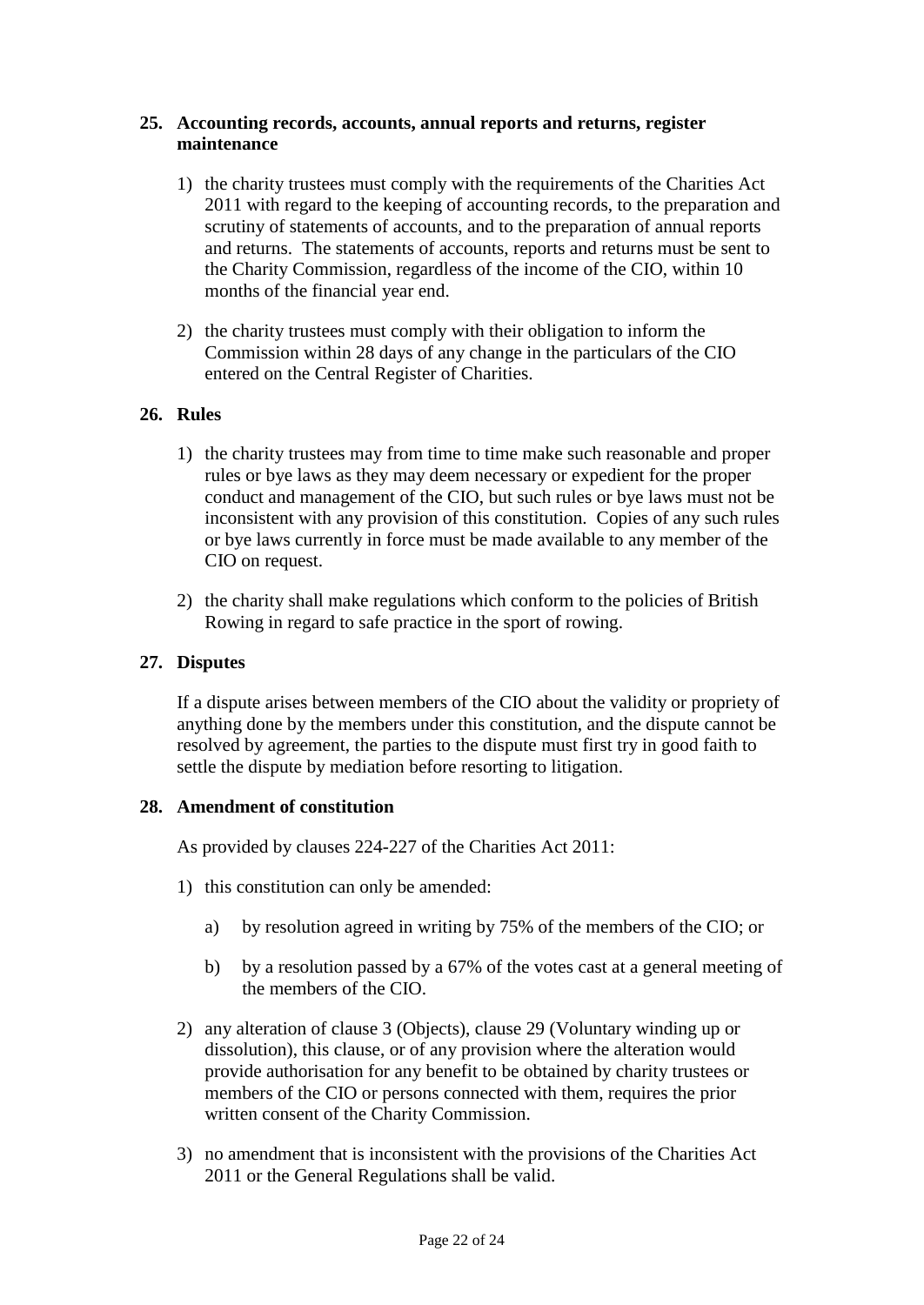4) a copy of any resolution altering the constitution, together with a copy of the CIO's constitution as amended, must be sent to the Commission within 15 days from the date on which the resolution is passed. The amendment does not take effect until it has been recorded in the Register of Charities.

## **29. Voluntary winding up or dissolution**

- 1) as provided by the Dissolution Regulations, the CIO may be dissolved by resolution of its members. Any decision by the members to wind up or dissolve the CIO can only be made:
	- a) at a general meeting of the members of the CIO called in accordance with clause 11 (Meetings of Members), of which not less than 14 days' notice has been given to those eligible to attend and vote:
		- i) by a resolution passed by 75% of those voting, or
		- ii) by a resolution passed by decision taken without a vote and without any expression of dissent in response to the question put to the general meeting; or
	- b) by a resolution agreed in writing by 75% of the members of the CIO.
- 2) subject to the payment of all the CIO's debts:
	- a) any resolution for the winding up of the CIO, or for the dissolution of the CIO without winding up, may contain a provision directing how any remaining assets of the CIO shall be applied.
	- b) if the resolution does not contain such a provision, the charity trustees must decide how any remaining assets of the CIO shall be applied.
	- c) in either case the remaining assets must be applied for charitable purposes the same as or similar to those of the CIO.
- 3) the CIO must observe the requirements of the Dissolution Regulations in applying to the Commission for the CIO to be removed from the Register of Charities, and in particular:
	- a) the charity trustees must send with their application to the Commission:
		- i) a copy of the resolution passed by the members of the CIO;
		- ii) a declaration by the charity trustees that any debts and other liabilities of the CIO have been settled or otherwise provided for in full; and
		- iii) a statement by the charity trustees setting out the way in which any property of the CIO has been or is to be applied prior to its dissolution in accordance with this constitution;
	- b) the charity trustees must ensure that a copy of the application is sent